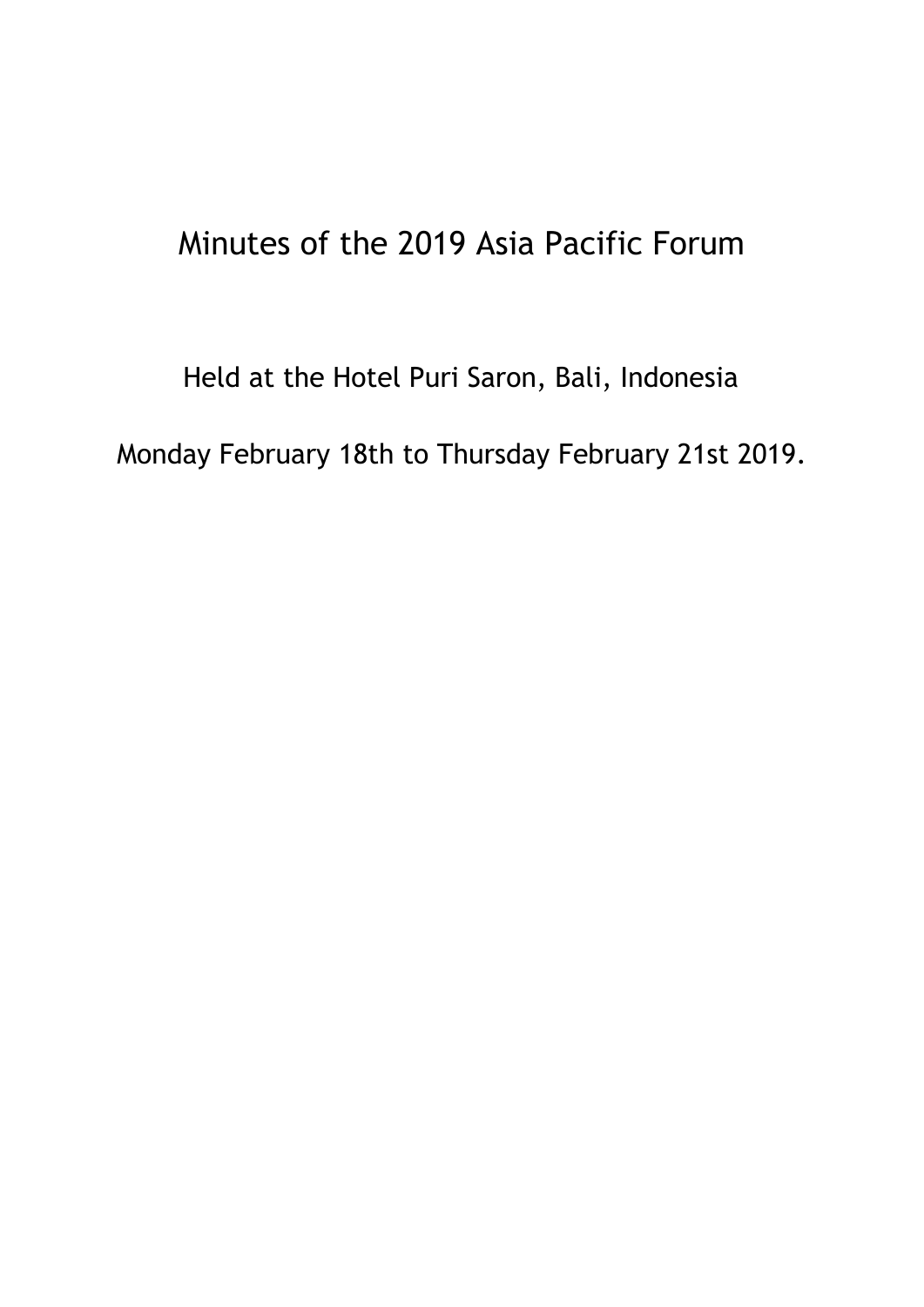# **Day 1 - Monday February 18th**

Meeting opened at 9:00am with the Serenity Prayer.

### Readings

- Service Prayer was read by Roger, APF Chairperson
- Just For Today reading was read by David, Australian RD.
- Reading (shared around the table) of the 12 Traditions, and 12 Concepts.

### Ice Breaker

An introduction from each participant: Greeting in own language, their name, community name, service role, how many APF meetings have been attended, and two words to describe how they are feeling.

### Recognition of new participants

The following 9 delegates attended APF for the first time:

- 1. Harvey (RD Malaysia)
- 2. Binaya (UAE RD)
- 3. Badar (UAE RDA)
- 4. Young Lee (South Korea Participant)
- 5. Vahid (Iran RDA)
- 6. Jimmy (Philippine RD)
- 7. Sharleen (New Zealand RDA)
- 8. Nudel (Singapore RDA)
- 9. Kishorchand (NERF RDA)

### Roll Call - Day 1 Morning

| <b>Communities</b> |                             |                             |
|--------------------|-----------------------------|-----------------------------|
| Afghanistan        | Suhrab M                    | Not present (not attending) |
| Aotearoa NZ        | Deb F (RD), Sharleen F (AD) | Present                     |
| Australia          | David T (RD), Elliot B (AD) | Present                     |
| Bangladesh         | Sajal R (RD)                | Present                     |
| Bahrain            |                             | Not present (not attending) |
| <b>Bhutan</b>      |                             | Not present (not attending) |
| Cambodia           |                             | Not present (not attending) |
| China              | Ryan U (RD), Xue Li (AD)    | Present                     |
| Hawaii             | Eric R (RD)                 | Present                     |
| Hong Kong          | Kiran L (RD), Chris D (AD)  | Present                     |
| India (SOSONA)     | Benedict R (AD)             | Present                     |
| Indonesia          | Said R (Okky) (RD)          | Present                     |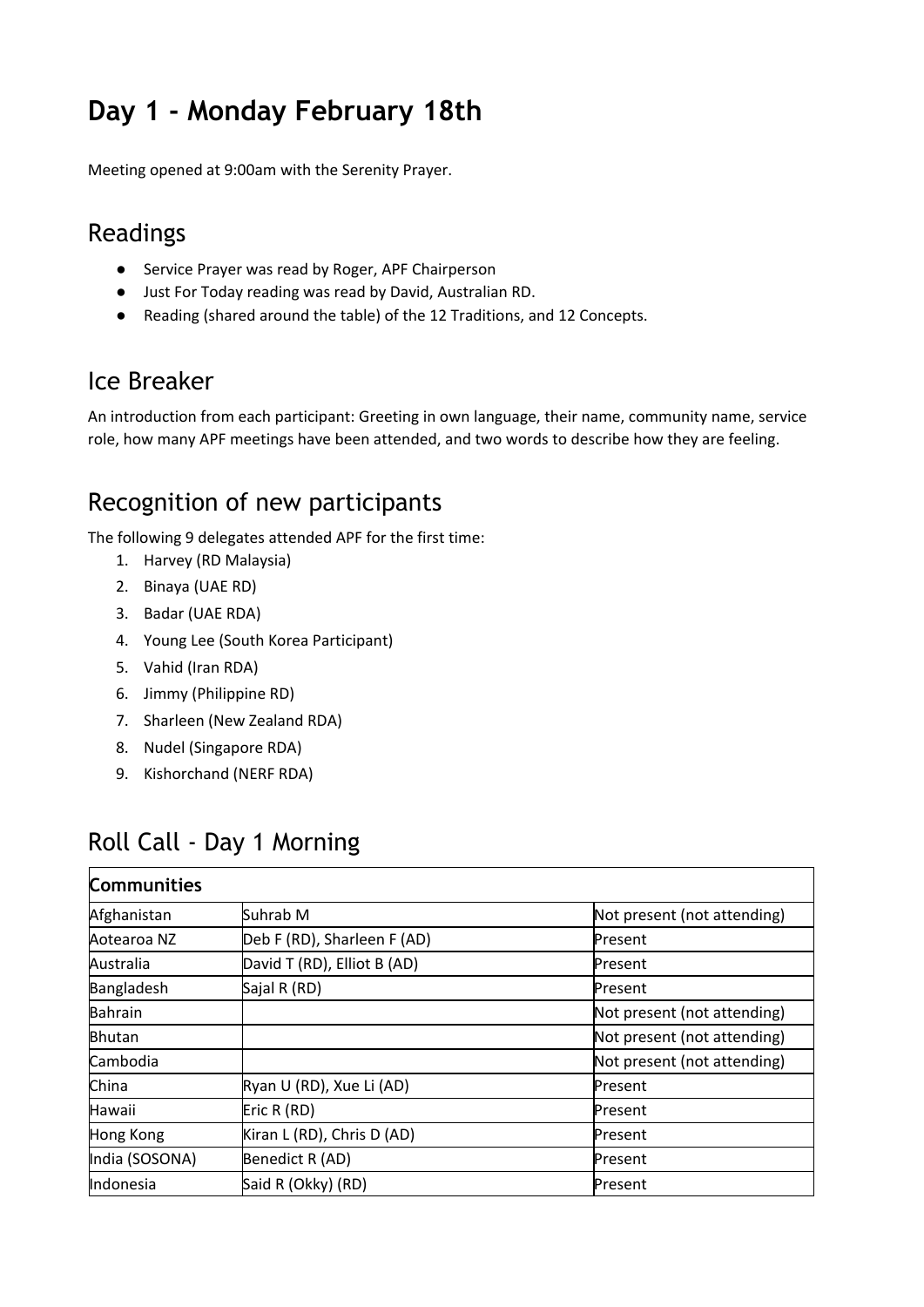| Iran              | Ehsan R (RD), Vahid P (AD)                      | Present                     |
|-------------------|-------------------------------------------------|-----------------------------|
| Japan             | Yoshihiro N (Mucho) (RD), Shonne F (Translator) | Present                     |
| Kuwait            | Hussein B (RD)                                  | Present                     |
| Malaysia          | Liew K (Harvey)(RD)                             | Present                     |
| <b>Maldives</b>   |                                                 | Not present (not attending) |
| Nepal             | Pankaj G (RD), Roshan (AD)                      | Present                     |
| <b>NERF</b>       | Kishorchand S (RD)                              | Present                     |
| Oman              | Salim (RD)                                      | Present                     |
| Pakistan North    |                                                 | Not present (not attending) |
| Pakistan South    | Ali R (RD)                                      | Present                     |
| Philippines       | Jimmy C (RD)                                    | Present                     |
| Saudi Arabia      |                                                 | Not present (not attending) |
| Singapore         | Zaiman S (RD), Nudel (AD)                       | Present                     |
| South Korea       | Young Lee (Participant)                         | Present                     |
| Thailand          | Bob P (RD), Ash D (AD)                          | Present                     |
| <b>UAE</b>        | Binaya K (RD), Bader B (AD)                     | Present                     |
| Vietnam           |                                                 | Not present (not attending) |
| <b>Workgroups</b> |                                                 |                             |
| Sue K             | Women's FD Workgroup                            |                             |
| Amitabh S         | FD Workgroup                                    |                             |
| Also Present      |                                                 |                             |
| Roger S           | <b>APF Chairperson</b>                          |                             |
| Reza A            | <b>APF Secretary</b>                            |                             |
| Sushil P          | <b>APF Treasurer</b>                            |                             |
| Mohit A           | <b>APF FD Coordinator</b>                       |                             |
| Carrie L          | <b>APF Merchandise Chair</b>                    |                             |
| Hasib Y           | <b>Strategic Planning Point Person</b>          |                             |
| Sharon K          | Women's FD Coordinator                          |                             |
| Mark H            | Web Servant                                     |                             |
| Lib E             | <b>World Board</b>                              |                             |
| Paul              | <b>World Board</b>                              | Not present on Day 1        |
| Shane C           | <b>NAWS Translations Manager</b>                |                             |
| Jane N            | <b>NAWS PR Manager</b>                          |                             |

### Announcements

- Wifi password was made available.
- Welcome Dinner announcement and arrangement, invitation to all participants and visitors.
- Brief announcement about Safety (Tsunami, earthquake & other issues).
- Announcement was made about tea and coffee breaks, reimbursement, Welcome Dinner (La Plancha), Convention Registration.
- Overview of the week was presented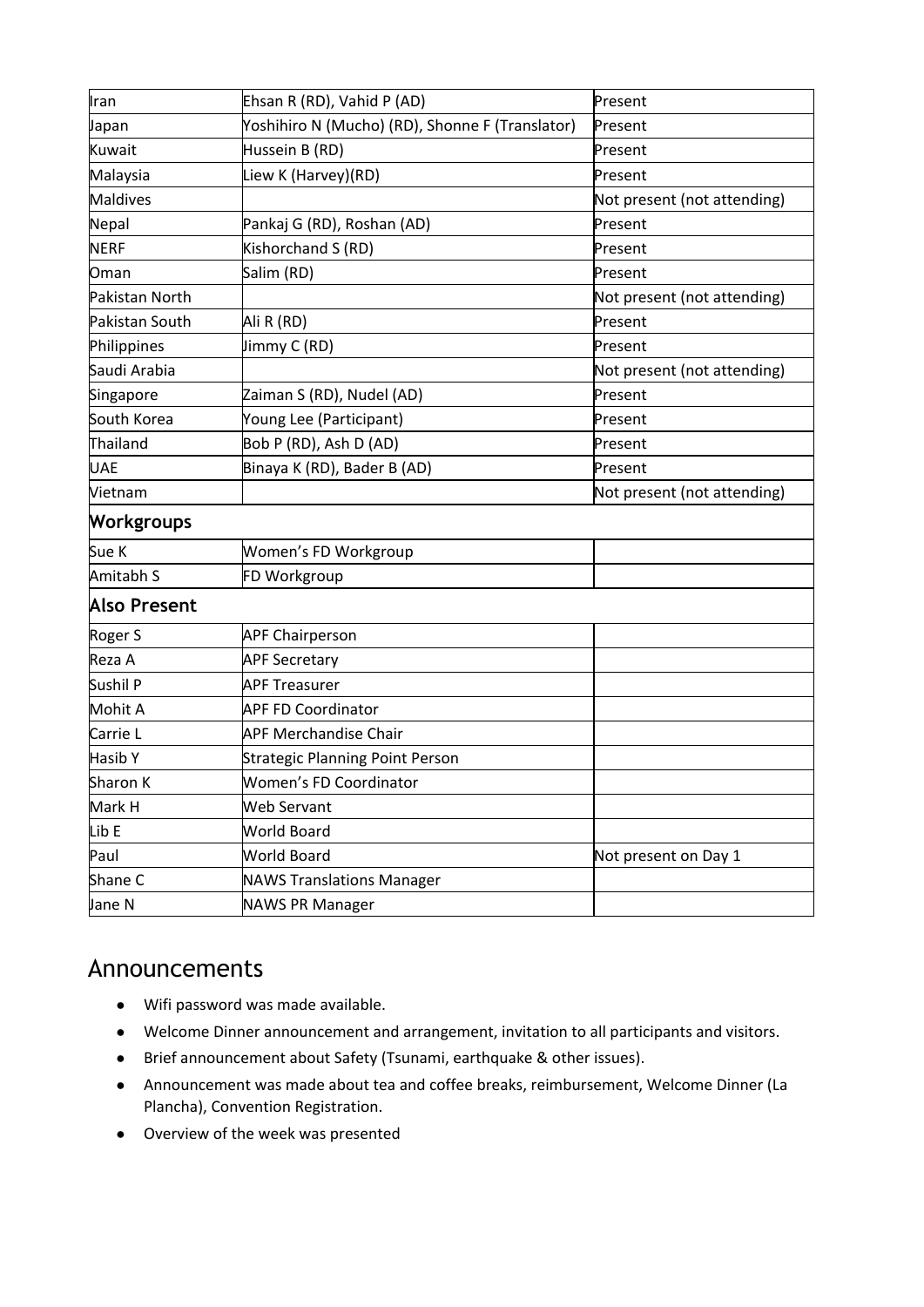## Approval of the 2019 Agenda

An overview of the coming week was given via the agenda. Proposal to approve the 2019 Agenda was put forward by Aotearoa NZ, seconded by Australia. *Consensus approved.*

## Approval of the 2018 minutes

Proposal to approve 2018 APF minutes, moved by Aotearoa NZ, seconded by Thailand. A couple of minor amendments were noted: the approval of the agenda and the approval of the minutes each referred to the previous year, these changes were accepted. *Consensus approved.*

### Report Snapshots

Trusted servant's reports snapshots were presented with powerpoint highlights. The full reports are available on APF website.

**Treasurer:** Contributions were received from Kuwait, Thailand and SOSONA (India) on the first day of meeting. \$19,648 USD contribution received in total so far. Administrative expenses are increasing, Treasurer suggested that the expenses could be reduced by limiting funded admin participant in the following ways:

- SP reviews once every 3 years.
- Merging FD with Women's FD.
- FD Coordinators alternate year participation (Decisions can be taken online)

| <b>Statement of Activities: 18 Feb 2019</b>             |                                  |                 |                                   |  |
|---------------------------------------------------------|----------------------------------|-----------------|-----------------------------------|--|
| <b>Description</b>                                      | <b>Received</b><br>Income (US\$) | Expenses (US\$) | Payable Remarks                   |  |
| <b>Income</b>                                           |                                  |                 |                                   |  |
| Opening Balance (after closing APF-<br>2018 in Bangkok) | 25,819.80                        |                 |                                   |  |
| Communities Contribution                                | 16,944.85                        |                 |                                   |  |
| Contribution from Merchandise                           | 2,827                            |                 |                                   |  |
| <b>Women FD Contribution</b>                            | 1,993                            |                 |                                   |  |
| Contribution from other sources                         | 2,012                            |                 | FD reconciliation Pakistan/UAE    |  |
| <b>Total Income</b>                                     | 21,765.64                        |                 |                                   |  |
| <b>Expenditures</b>                                     |                                  |                 |                                   |  |
| Operational                                             |                                  | 967.35          |                                   |  |
| <b>APF Meeting</b>                                      |                                  | 4,533.74        |                                   |  |
| Fellowship Development                                  |                                  |                 | 8,280 Excluding FD reconciliation |  |
| Zonal Delegate WSC Participation                        |                                  | 1,715.00        |                                   |  |
| <b>Total Expenses</b>                                   |                                  | 15,496.09       |                                   |  |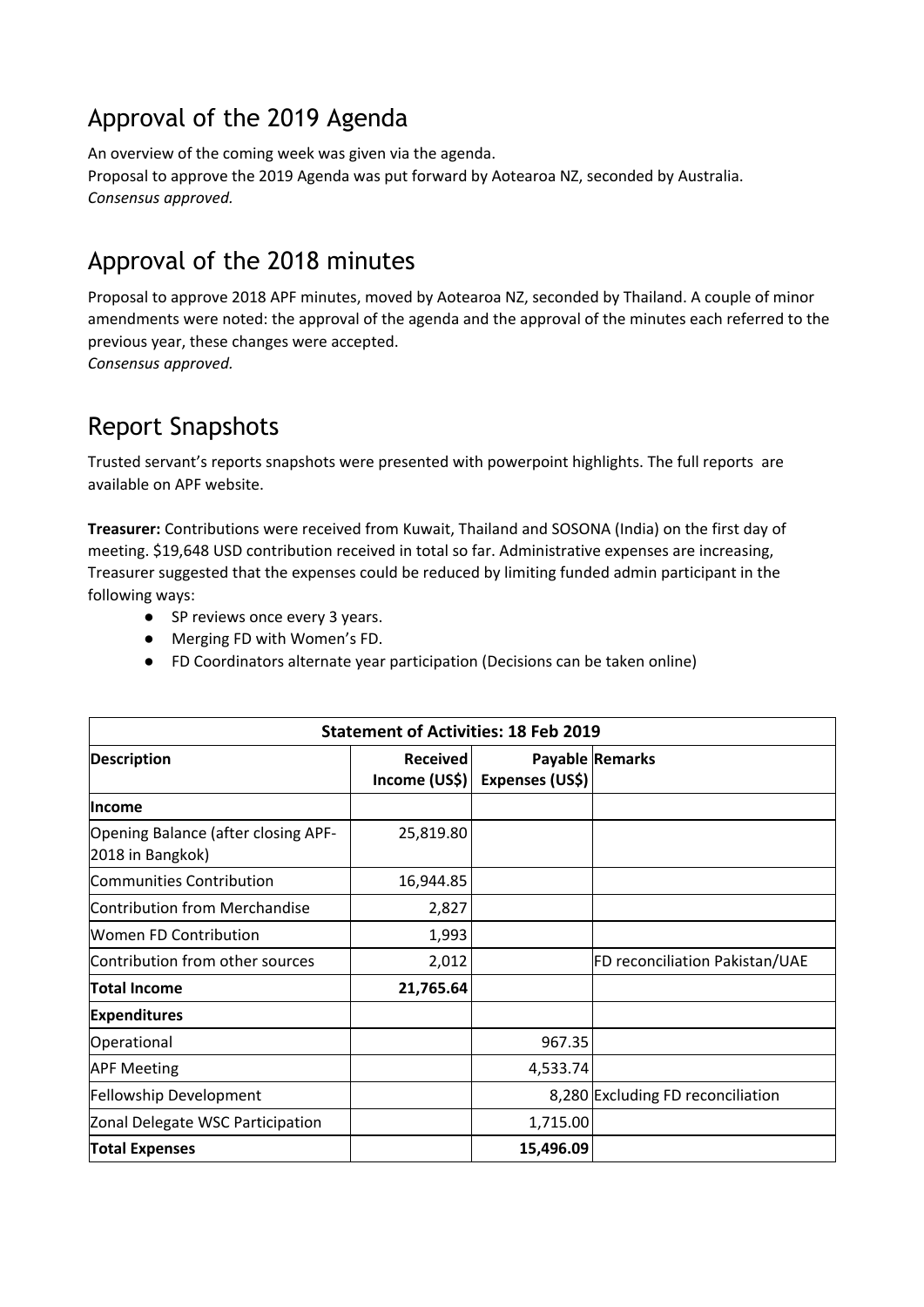| Final Summary as of 18 Feb 2019                        |           |  |
|--------------------------------------------------------|-----------|--|
| <b>Status</b>                                          | Amount    |  |
| <b>Total Closing Balance Including Prudent Reserve</b> | 34,101.40 |  |
| Total Closing Balance without Prudent Reserve          | 30,058.60 |  |
| <b>Total Prudent Reserve</b>                           | 4,042.80  |  |
| Cash in Hand                                           | 17,479.42 |  |
| Cash in Bank                                           | 16,621.91 |  |
| Anticipated Conference Expenditure Payable             | 14,500.00 |  |
| Potential Closing Balance                              | 19,601.40 |  |

### **Questions**

**Erik, Hawaii:** Where does the money in the Paypal accounts go? **Roger:** We have only one option currently, to send the money to our Bank of Hawaii account.

**Iran:** Why we are not electing ZD in this meeting?

**Roger:** This will be addressed in the first Zonal Delegate session, tomorrow.

**Benedict, India:** Suggestion to include the language convention option. Request for Women's FD in India.

### Strategic Planning

Hasib provided an overview of the Strategic Planning process.

This is the 4th year for Strategic Planning and this year the SP workgroup changed their usual way of planning process.

- 1st year to 3rd Year: Creating Strategies by brainstorming.
- For 4th Year: Brainstorm on specific issues/challenges arising from the Strategic Planning Process and find solutions or agreed on specific consensus.

This change was introduced due to the following challenges:

- Limited active workgroup members.
- Strategies still ongoing.
- Specific issues/challenges from previous strategies.

*All workgroup and sub-committee reports have been published on the apfna.org website, under ["For Members", click "Committee Reports"](https://www.apfna.org/committee-reports)*

### Environmental Scan Summary Document Presentation

Hasib and Sharleen presented an overview of the summary document. This document is available on the apfna.org website.

### Community Reports / Challenges

**Facilitators:** Sharon (Women's FD Co-ordinator), Roger (APF Chair).

- Challenges from community reports
- Solutions provided by delegates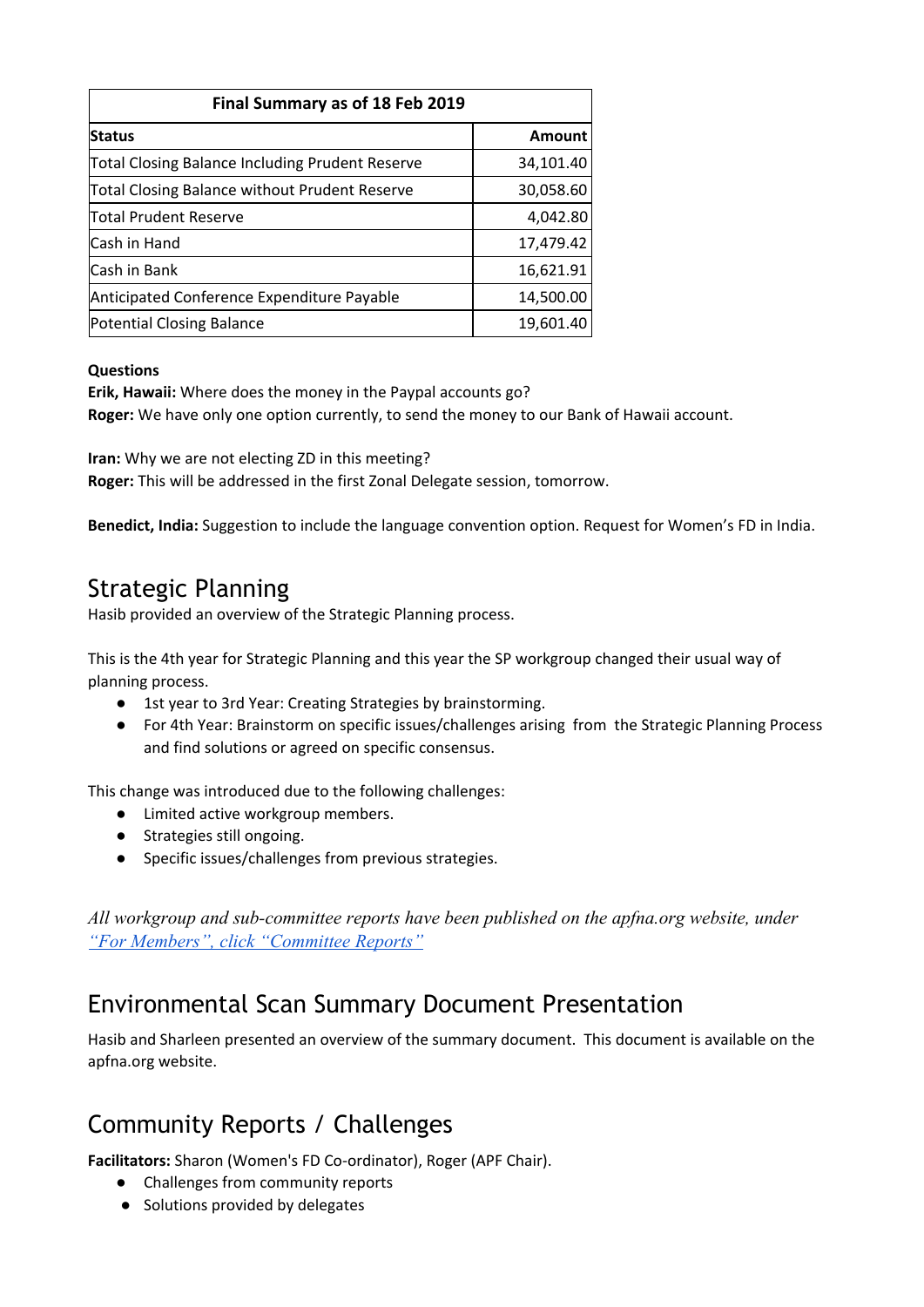A separate document listing and grouping all the community challenges, and the solutions offered during these 2 sessions, was created and will be circulated to delegates, as well as published on the website.

| Communities         |                                                 |                      |  |
|---------------------|-------------------------------------------------|----------------------|--|
| Aotearoa NZ         | Deb F (RD), Sharleen F (RDAD)                   | Present              |  |
| Australia           | David T (RD), Elliot B (AD)                     | Present              |  |
| Bangladesh          | Sajal R (RD)                                    | Present              |  |
| China               | Ryan U (RD), Xue Li (AD)                        | Present              |  |
| Hawaii              | Eric R (RD)                                     | Present              |  |
| <b>Hong Kong</b>    | Kiran L (RD), Chris D (AD),                     | Present              |  |
| India (SOSONA)      | Benedict R (AD),                                | Present              |  |
| Indonesia           | Said R (Okky) (RD)                              | Present              |  |
| Iran                | Ehsan R (RD), Vahid P (AD)                      | Present              |  |
| Japan               | Yoshihiro N (Mucho) (RD), Shonne F (Translator) | Present              |  |
| Kuwait              | Hussein B (RD)                                  | Present              |  |
| Malaysia            | Liew K (Harvey) (RD)                            | Present              |  |
| Nepal               | Pankaj G (RD), Roshan (AD)                      | Not present          |  |
| <b>NERF</b>         | Kishorchand S (RD)                              | Present              |  |
| Oman                | Salim (RD)                                      | Present              |  |
| Pakistan South      | Ali R (RD)                                      | Present              |  |
| Philippines         | Jimmy C (RD)                                    | Present              |  |
| Singapore           | Zaiman S (RD), Nudel (AD)                       | Not present          |  |
| South Korea         | Young Lee (Participant)                         | Not present          |  |
| Thailand            | Bob P (RD), Ash D (AD)                          | Present              |  |
| <b>UAE</b>          | Binaya K (RD), Bader B (AD)                     | Present              |  |
| <b>Workgroups</b>   |                                                 |                      |  |
| Sue K               | Women's FD Workgroup                            |                      |  |
| Amitabh S           | FD Workgroup                                    |                      |  |
| <b>Also Present</b> |                                                 |                      |  |
| Roger S             | <b>APF Chairperson</b>                          |                      |  |
| Reza A              | <b>APF Secretary</b>                            |                      |  |
| Sushil P            | <b>APF Treasurer</b>                            |                      |  |
| Mohit A             | <b>APF FD Coordinator</b>                       |                      |  |
| Carrie L            | <b>APF Merchandise Chair</b>                    |                      |  |
| Hasib Y             | <b>Strategic Planning Point Person</b>          |                      |  |
| Sharon K            | <b>Women's FD Coordinator</b>                   |                      |  |
| Mark H              | Web Servant                                     |                      |  |
| Lib E               | <b>World Board</b>                              |                      |  |
| Paul F              | <b>World Board</b>                              | Not present on Day 1 |  |
| Shane C             | <b>NAWS Translations Manager</b>                |                      |  |
| Jane N              | <b>NAWS PR Manager</b>                          |                      |  |

## Roll Call - Day 1 Afternoon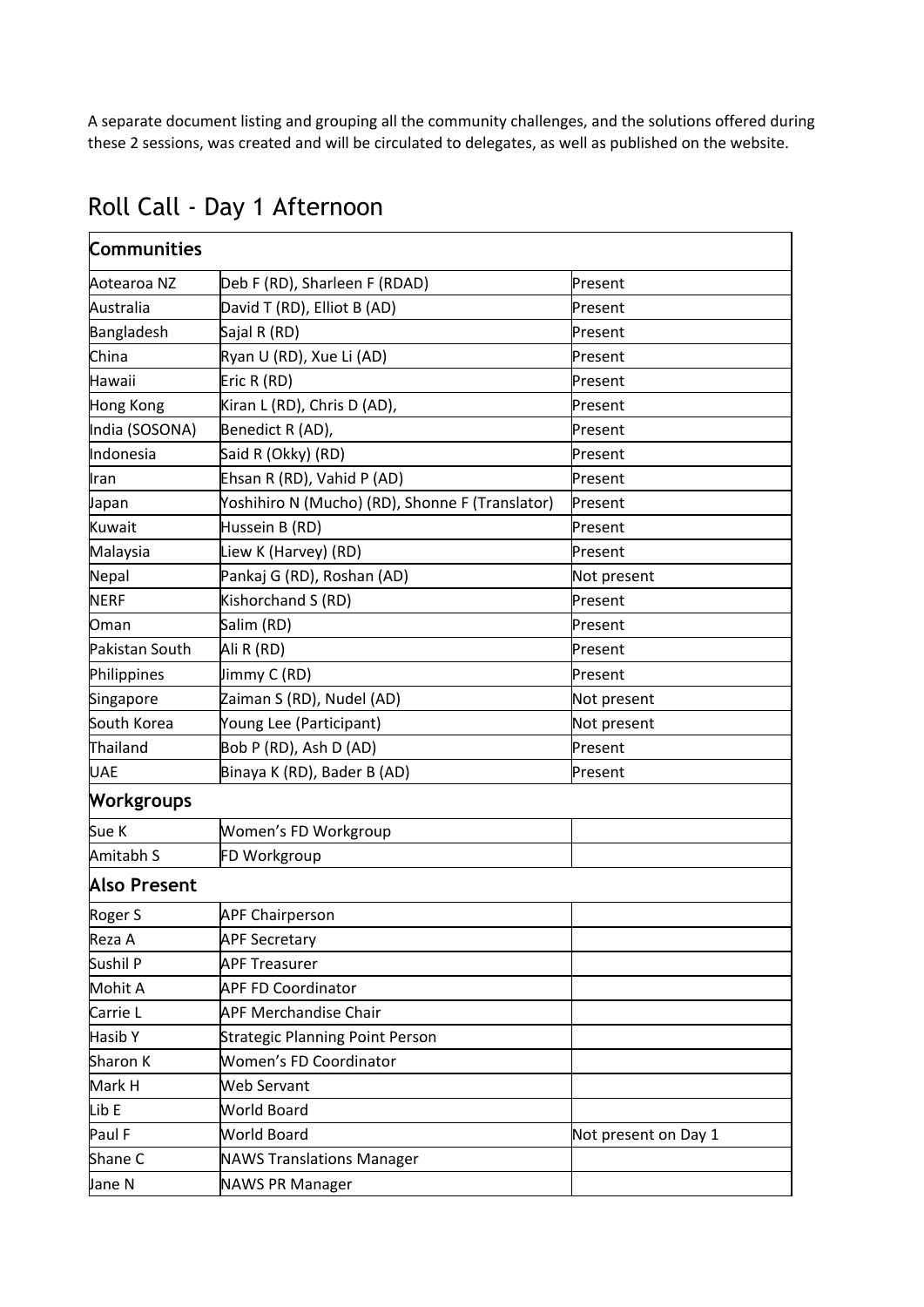## Women's Fellowship Development

Women's FD is evolving and growing. In 2018 the APF Women's FD workgroup was created. For the first time APF Women FD did an FD trip to Dubai.

Women's Environmental Scan: It's open to have input through the APF Website. They have already obtained information from different communities which have been presented to all. They are having a Women's Lunch this week, with 77 women registered so far.

## NA World Services & World Board Update

**Facilitators:** Lib (World Board), Shane (Translation Manager)

Reading of Vision statement – Ehsan (Iran)

**Service Structure:** Inclusion of Zonal Delegate in the service structure as a result of APF motions; World Board, HRP, World Service Office.

**WSC of the Future workgroup:** Deb was elected from APF, also on the Workgroup is another APF member – Ehsan (Iran).

#### **Issue Discussion Topics**

There are 3 this conference cycle:

- Carrying the NA Message and Making NA Attractive
- **Attracting Members to Service**
- Drug Replacement Therapy (DRT) and Medication Assisted Treatment (MAT) as it relates to NA

### **Mental Health and Illness project:**

Roger, a workgroup member spoke about the project.

At WSC 2018 this was approved as a priority project. Members from around the world have been able to submit their input. That information has been collated by NAWS staff and discussed by the workgroup. Paul F is the World Board Point person of the Workgroup. Total of 6 members in the workgroup. There is a diverse range of opinions in the material submitted by the fellowship to the project. The first workgroup meeting was in September 2018. Roger participated online as he had been physically ill. He tried to bring the collective personal experience and from his community to this project. Currently the the draft is open for input, May 15th is the deadline for fellowship feedback on this draft. There will be a second face to face meeting in June 2019 to finalise the draft and hand on to the World Board for inclusion in the CAR this year, for consideration and approval at WSC 2020.

### **Spiritual Principle a day Project (Daily Meditation Book Project):**

Amitabh, a workgroup member spoke about the project.

This project came about as there was feedback that we need a book on meditation. This book will reflect the spiritual principles. This book has input from the fellowship and also written by the members. There are 13 members in this project. There are different perspective generated by the various workgroup members. There was a face to face meeting in September 2018 and others though 2019. The book will contain principles for each of the 365 days with some of them repeating.

#### **WSC of the Future Project:**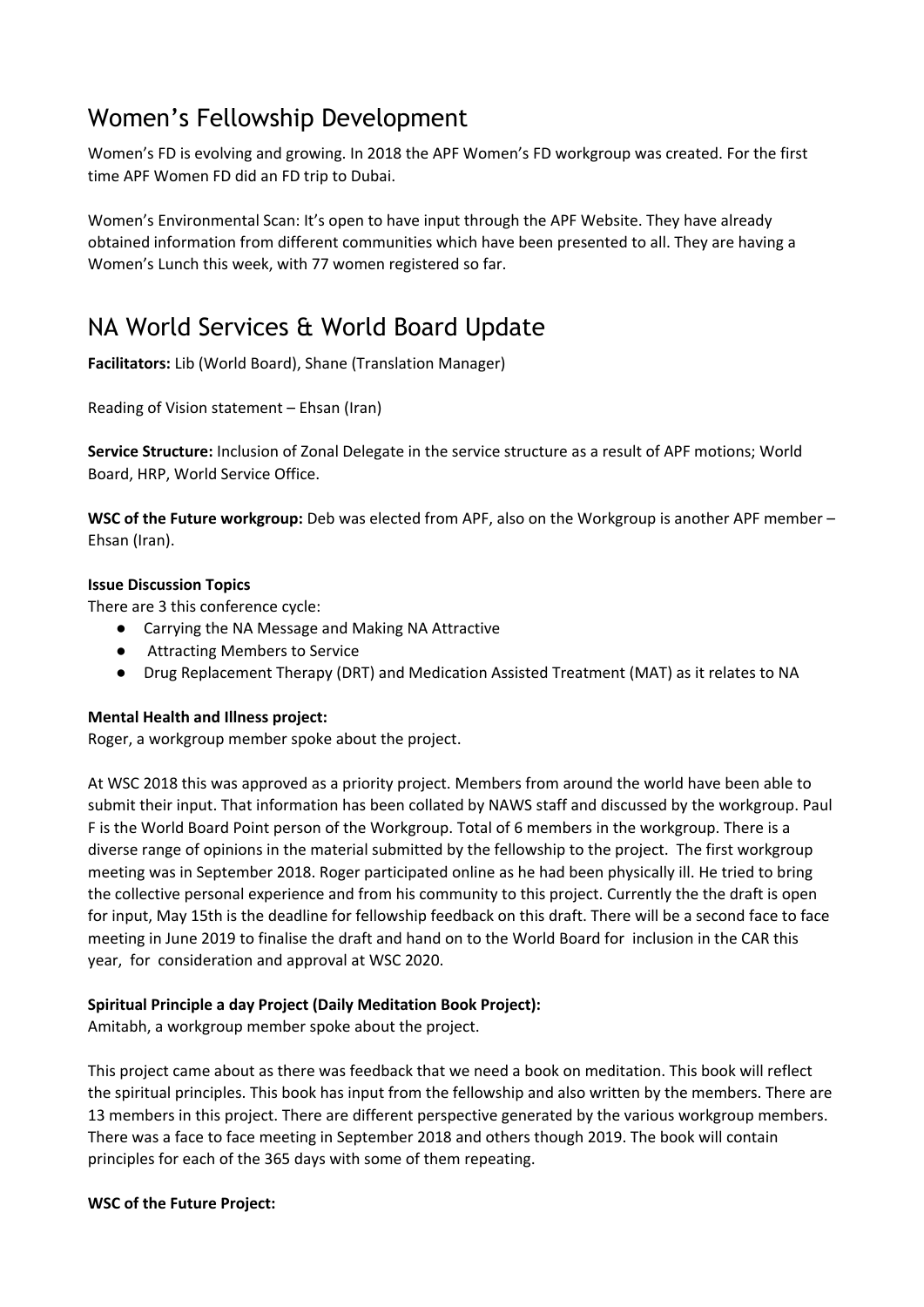Deb, a workgroup member spoke about the project.

Deb was chosen by the APF through an online election. There are 18 members in this project: a member from each Zone plus Iran and two WB members. APF played a significant role for integrating the Zonal Delegate in the WSC. There are 3 separate task teams in the project – Zonal Collaboration, Role of the Zones, and Effective and Sustainable. There are separate online calls via Zoom. Each Zone has different characteristics and various perspectives brought forward by the workgroup members.

#### **FIPT Operational Rules Project:**

Fellowship Intellectual Property Trust – its helps us to protect our Intellectual Property and also provide guidelines how we operate on our Intellectual Property. The fellowship has grown a lot since it was written. There was a request from South Florida Region to have an inspection on the records – which is currently allowed by the FIPT. Mario T from Australia is also a member of this workgroup.

#### **HRP Nomination:**

Lib explained the process for nomination. Anyone with 8 years' clean time, World service experience and has willingness to serve can be a member of the World Pool. There are also recommendations from RBZ (region, board and Zonal). From both sources, the HRP evaluates the written candidates profile, interview them and creates a list of nominees for consideration by the WSC. HRP will present the nominated members profile to the WB Chair.

Currently there are 5 Members serving on the WB, and 6 members serving on NAWS Work groups, from APF. At the next WSC there are 04 Vacant positions for World Board.

#### **Training and Tools Projects:**

- 1. Conventions and Events best Practices: Just finished a tool for programming, currently focusing on Contract Negotiation and Committee Structure and Accountability.
- 2. Local Service Toolbox: Just finished CBDM basics, currently focusing on serving in rural and isolated communities, and GSR tools (How to be an effective GSR).

#### **NAWS Services:**

- Literature production and distributions
- Translation Oversight
- Public Relations
- Requests from members and public
- Periodical and apps
- Webinars and web meetings

#### **Translations projects from APF:**

There are lots of IPs and literature has been translated within the APF communities and published.

#### **Next World Convention of NA:**

2021 WCNA will be in Melbourne, Victoria, dates to be confirmed later.

#### **PR Week:**

June 03 to June 09, 2019, this was the result of a motion approved (from Venezuela) in the 2018 WSC.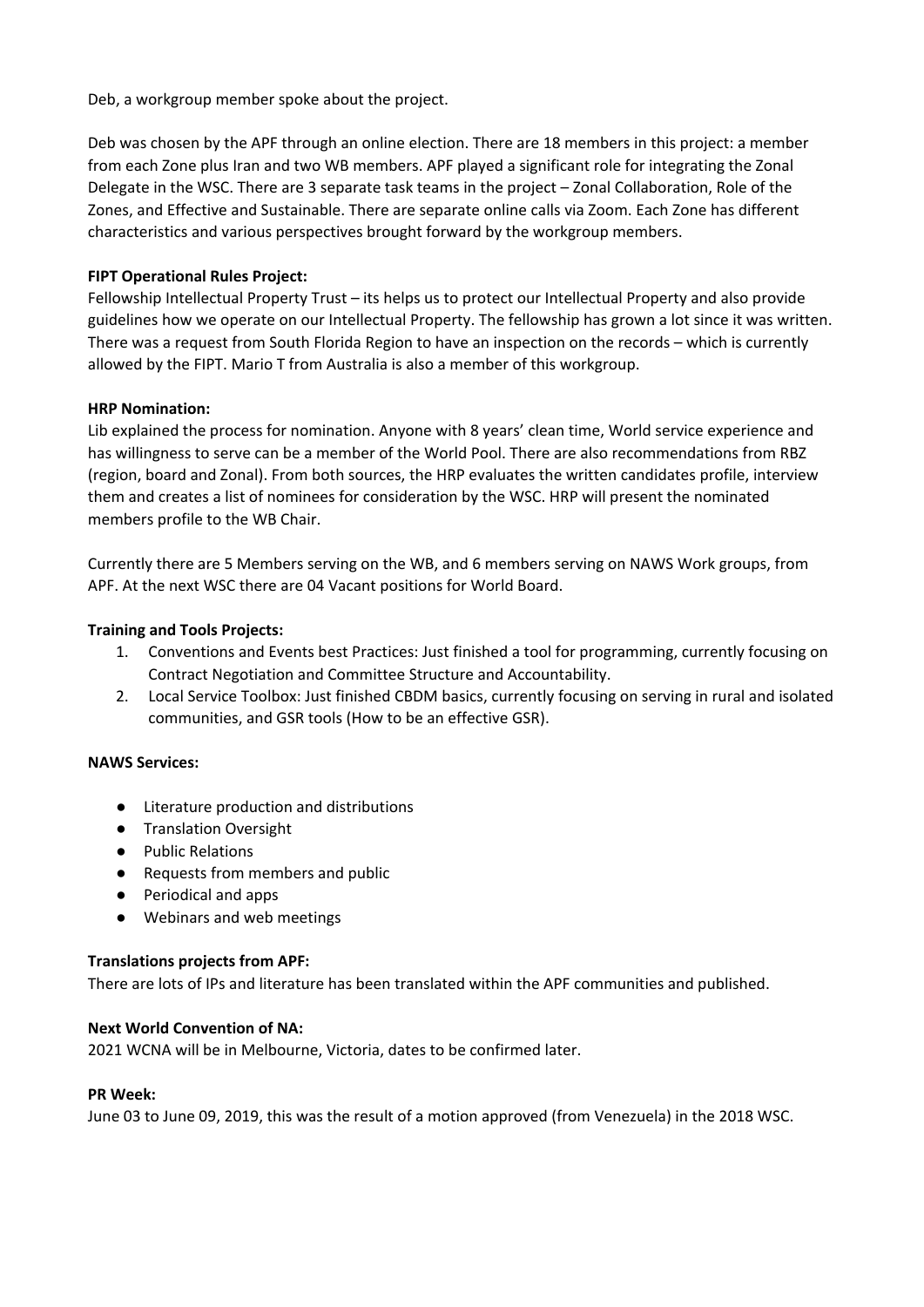## FD Presentation

A video was presented on the IRAN Regional Convention. 35,000 members participated.

## Community Challenges and Solutions (continued)

Facilitators: Sharon & Roger

This second session included time focussing on Translations, facilitated by Shane (NAWS Translations Manager).

### Announcements

- Requesting everyone to provide feedback through Evaluation form.
- Contact list will be circulated to delegates.
- A question was raised by Hong Kong: Why the amount spent for self funded communities isn't recorded in the financial reporting. **Treasurer:** That it difficult information to capture as we don't know how much each community spends sending their delegates. Maybe a format can be developed, for example via a google form, circulated to those communities to capture that information.

# **Day 2 - Tuesday February 19th**

| <b>Communities</b> |                                                 |             |
|--------------------|-------------------------------------------------|-------------|
| Aotearoa NZ        | Deb F (RD), Sharleen F (RDAD)                   | Present     |
| Australia          | David T (RD), Elliot B (AD)                     | Present     |
| Bangladesh         | Sajal R (RD)                                    | Present     |
| China              | Ryan U (RD), Xue Li (AD)                        | Present     |
| Hawaii             | Eric R (RD)                                     | Present     |
| <b>Hong Kong</b>   | Kiran L (RD), Chris D (AD),                     | Present     |
| India (SOSONA)     | Benedict R (AD),                                | Not present |
| Indonesia          | Said R (Okky) (RD)                              | Present     |
| Iran               | Ehsan R (RD), Vahid P (AD)                      | Present     |
| Japan              | Yoshihiro N (Mucho) (RD), Shonne F (Translator) | Present     |
| Kuwait             | Hussein B (RD)                                  | Present     |
| Malaysia           | Liew K (Harvey) (RD)                            | Present     |
| Nepal              | Pankaj G (RD), Roshan (AD)                      | Present     |
| <b>NERF</b>        | Kishorchand S (RD)                              | Present     |
| Oman               | Salim (RD)                                      | Present     |
| Pakistan South     | Ali R (RD)                                      | Present     |
| Philippines        | Jimmy C (RD)                                    | Present     |
| Singapore          | Zaiman S (RD), Nudel (AD)                       | Present     |
| South Korea        | Young Lee (Participant)                         | Present     |
| Thailand           | Bob P (RD), Ash D (AD)                          | Present     |
| <b>UAE</b>         | Binaya K (RD), Bader B (AD)                     | Present     |

### Roll Call - Day 2 Morning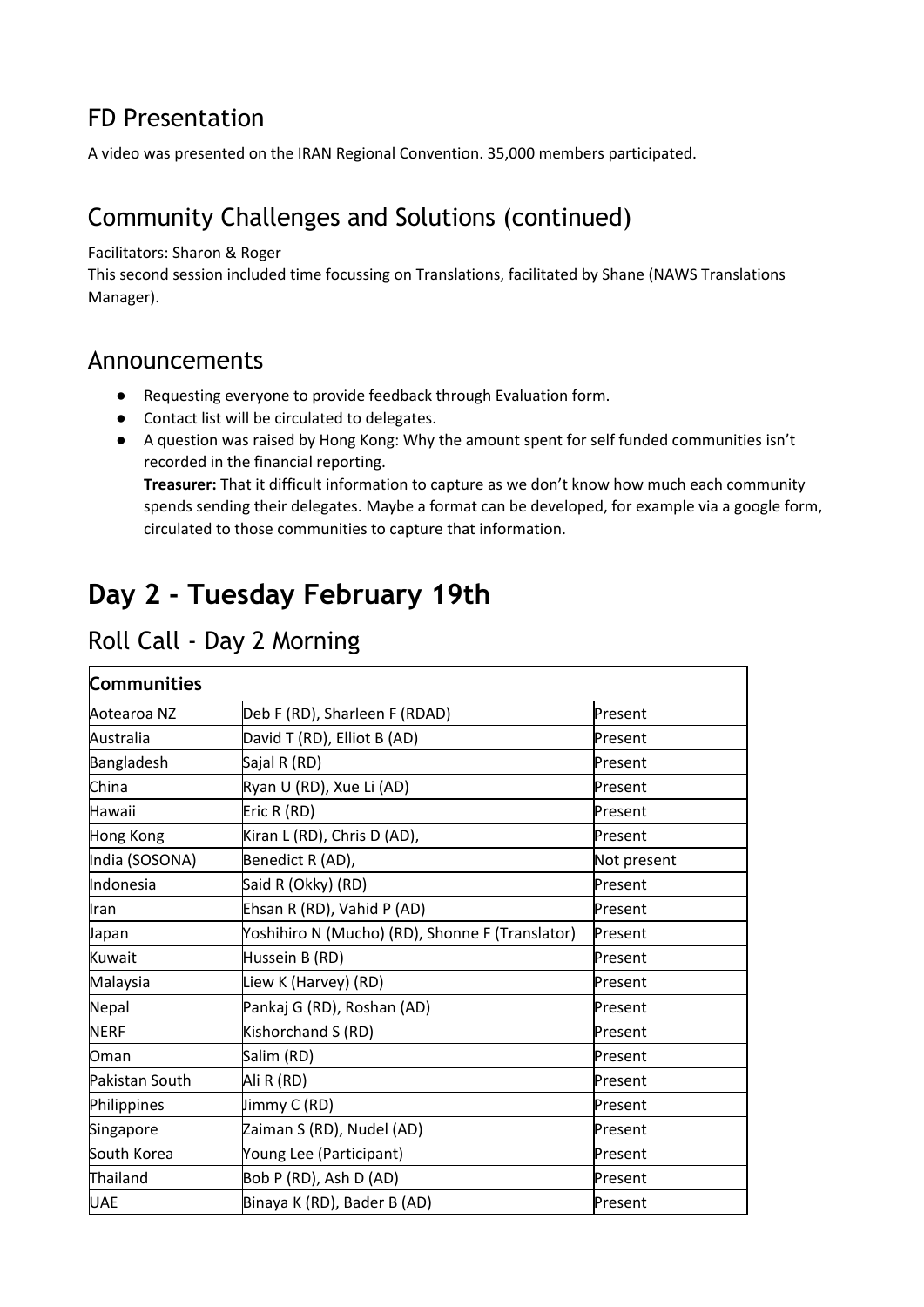| <b>Workgroups</b>   |                                        |  |
|---------------------|----------------------------------------|--|
| Sue K               | Women's FD Workgroup                   |  |
| Amitabh S           | FD Workgroup                           |  |
| <b>Also Present</b> |                                        |  |
| Roger S             | <b>APF Chairperson</b>                 |  |
| Reza A              | <b>APF Secretary</b>                   |  |
| Sushil P            | <b>APF Treasurer</b>                   |  |
| Mohit A             | <b>APF FD Coordinator</b>              |  |
| Carrie L            | <b>APF Merchandise Chair</b>           |  |
| Hasib Y             | <b>Strategic Planning Point Person</b> |  |
| Sharon K            | <b>Women's FD Coordinator</b>          |  |
| Mark H              | <b>Web Servant</b>                     |  |
| Paul F              | World Board                            |  |
| Lib E               | World Board                            |  |
| Shane C             | <b>NAWS Translations Manager</b>       |  |
| Jane N              | <b>NAWS PR Manager</b>                 |  |

Opened with the Serenity Prayer and the JFT Reading.

### Announcements

- Hard copies of the Resumes were circulated among the delegates.
- Announcements about Women's FD lunch, merchandising and treasury were made.

### Zonal Delegate, WSC Representation - 1<sup>st</sup> Session

### **Facilitated by Reza A**

This session provided a brief background of the Zonal Representation from the Motion 11 of WSC 2016 to the 5 approved APF motions at WSC 2018. The following Motion 18 of WSC 2018 made the Zonal Delegate position a permanent one:

*Motion #18: That any Zonal Forum with two or more zonally seated regions or communities that are not seated at the World Service Conference, may choose to send one Zonal Delegate to the World Service Conference to represent those regions or communities.*

*Intent: To provide representation at the World Service Conference for the numerous unseated NA communities around the world.*

*Result: Strong support 85-26-1-2 Passes*

This session also emphasised that APF has the following responsibilities as a result of the above motion:

- Create criteria, roles & responsibilities for ZD & Alt ZD
- Create Election process for ZD & Alt ZD (for next WSC and for subsequent WSCs)
- Create a process of obtaining the conscience of unseated communities for WSC and Role of APF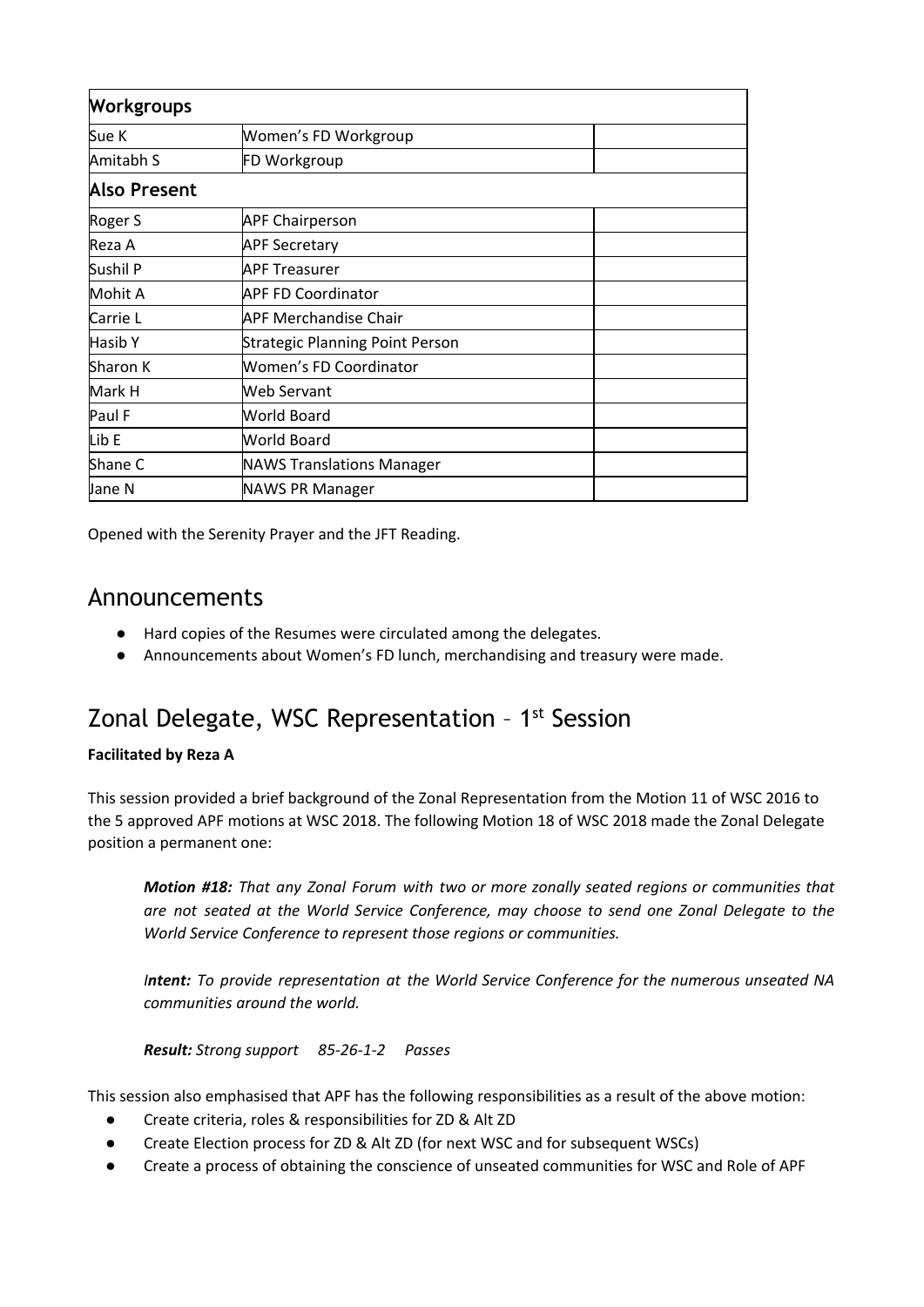Then Paul (WB) provided a brief description about what is the World Service Conference (WSC)

Later on the previously agreed process in APF 2017 was presented. It was suggested that rather than reinventing the wheel, we can use those same processes for the roles, responsibilities, criteria and election process. There was some discussion regarding these issues and then the delegates reaches the consensus on the presented process. Outcome of this session was drafted into motions to be presented at New Business section at APF for approval.

## FD Challenges & Solutions

An update from Mohit & Sharon. The challenges faced by FD & Women FD are:

- Hard to know which communities have had FD in the previous ten years.
- No single clear process.
- Understanding of a women's FD; for women by women.
- Requests being made in a variety of ways without a formal request being completed; resulting in no record of request.
- No pool of available travellers / is it clear how to get involved?
- Lots of private conversations.
- Timelines.

It was also explained that sometimes the neighboring community is not able to offer support with resource travelers and gave examples of Kurdistan (Iraq) and Iran situations.

The following solution was presented:

- Having an agreed process.
- Having a shared understanding of expectations.
- Being clear that FD is evolving to meet the changing needs / requests and understanding of obstacles that members and communities are presented with.
- The value of having Women's FD stand alone where possible.
- Having a pool of available travellers, and their relevant experience.

A flow chart was presented detailing the following aspects of FD Process:

- Initial Contact.
- Gather more information.
- Begin the Plan.
- Approval/Sign off.
- Plans finalized.
- Reporting.
- Follow up.

The process was explained with the use of technology (google form, spreadsheet, etc). The flowchart is available on the APF website.

### SWOT Session

### **Facilitated by Paul and Shane**

A workshop on SWOT of APF. Everyone broke into small groups and identified the Strengths, Weaknesses, Opportunities and Threats of APF and for the NA Communities within APF. Here Strengths and Weaknesses are internal and Opportunities and Threats are external.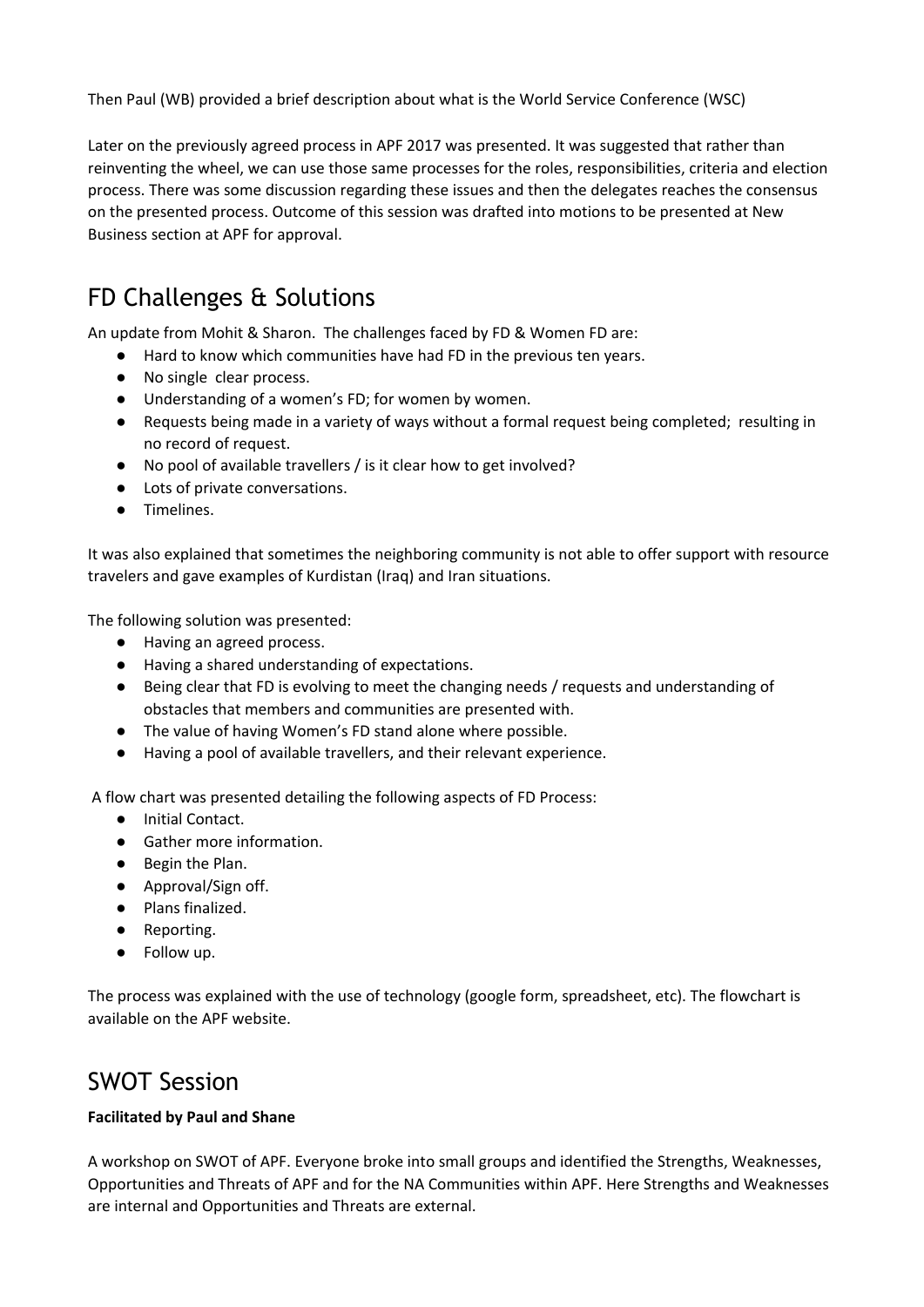#### SWOT of APF are collated underneath:

#### **Strengths:**

- Cooperation & Collaboration
- Diversity
- Enthusiasm
- Established
- Goodwill
- Support
- Experiences
- Passion
- Unity & Inclusion
- Love
- Humility and Integrity

### **Weaknesses:**

- Lack of willing trusted servants
- Workloads
- Need is greater than the resources
- Not enough translated literature
- Cultural challenges i) Overall ii) Women & iii) Minority Groups
- Weakness in teamwork decisions made without consensus
- Our willingness leads us to become too ambitious in our efforts by trying to do too much
- Non responsiveness to emails
- Limited fund flow
- Struggle with ongoing commitments on workgroups
- High workloads for some trusted servants
- Lack of Literature in local languages
- Language Barriers
- Geographical Distances & Time Zones

### **Opportunities:**

- Opportunities to double our fellowship if women can get what men are already getting
- Reaching out to more young addicts
- More training and workshops for FD
- Not for Profit status and NGO status for formal recognition and credibility
- Make use of government policy changes about addictions and establish NA as a credible source of recovery
- Make tools (for workshops) available online for communities (youtube & closed captions, Translations of captions)
- Wider use of available technology Zoom, Hangouts, etc
- Use NAWS to guide communities about their challenges with Governments
- Translation issues

### **Threats:**

- Government policy affects addicts
- Conflict with other addiction/rehab/harm reduction programs
- Security issues affect the meeting rooms
- Accessible bank accounts
- Visa application process
- Sustainability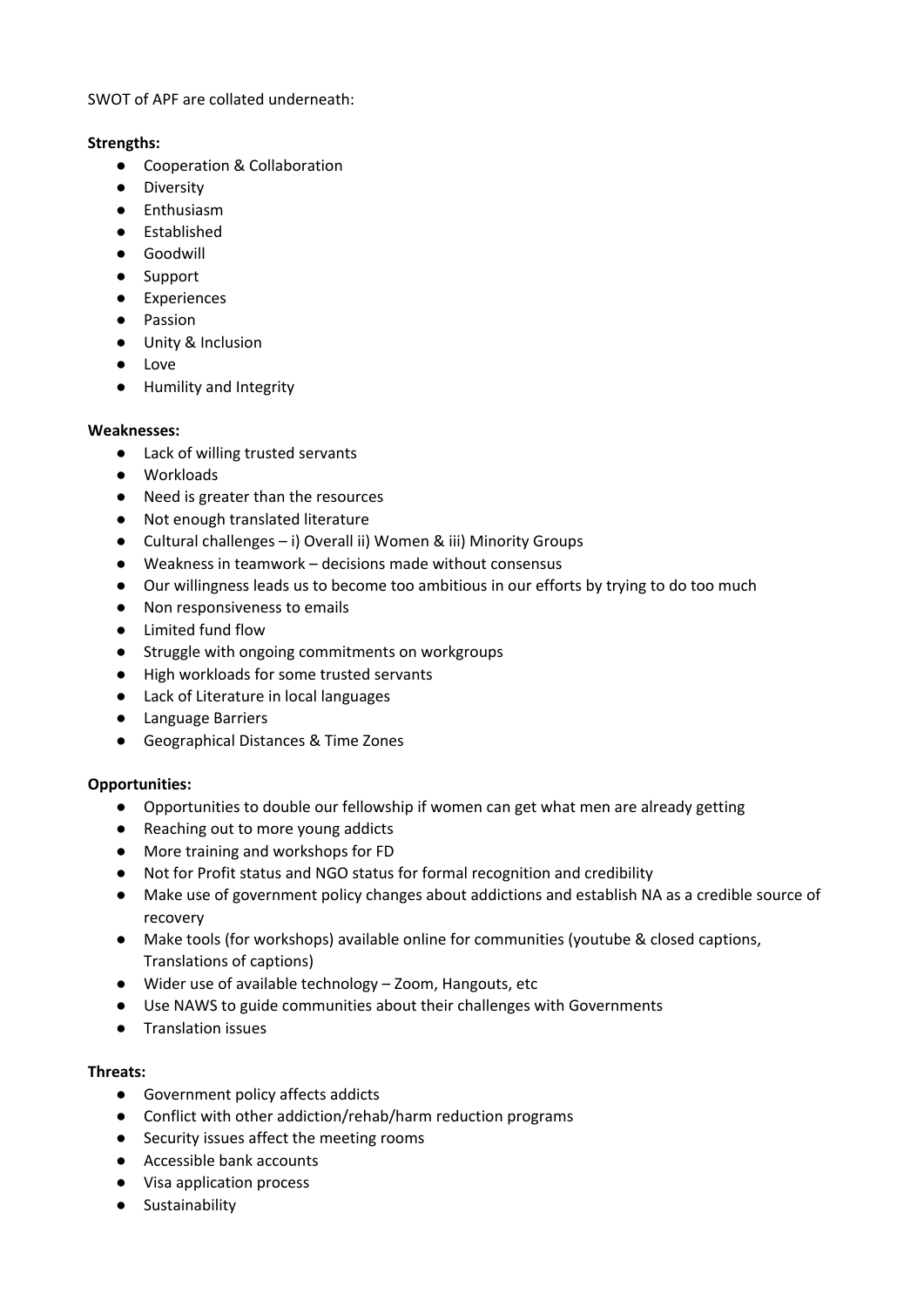| <b>Communities</b>  |                                                 |         |
|---------------------|-------------------------------------------------|---------|
| Aotearoa NZ         | Deb F (RD), Sharleen F (RDAD)                   | Present |
| Australia           | David T (RD), Elliot B (AD)                     | Present |
| Bangladesh          | Sajal R (RD)                                    | Present |
| China               | Ryan U (RD), Xue Li (AD)                        | Present |
| Hawaii              | Eric R (RD)                                     | Present |
| <b>Hong Kong</b>    | Kiran L (RD), Chris D (AD),                     | Present |
| India (SOSONA)      | Benedict R (AD),                                | Present |
| Indonesia           | Said R (Okky) (RD)                              | Present |
| Iran                | Ehsan R (RD), Vahid P (AD)                      | Present |
| Japan               | Yoshihiro N (Mucho) (RD), Shonne F (Translator) | Present |
| Kuwait              | Hussein B (RD)                                  | Present |
| Malaysia            | Liew K (Harvey) (RD)                            | Present |
| Nepal               | Pankaj G (RD), Roshan (AD)                      | Present |
| <b>NERF</b>         | Kishorchand S (RD)                              | Present |
| Oman                | Salim (RD)                                      | Present |
| Pakistan South      | Ali R (RD)                                      | Present |
| Philippines         | Jimmy C (RD)                                    | Present |
| Singapore           | Zaiman S (RD), Nudel (AD)                       | Present |
| South Korea         | Young Lee (Participant)                         | Present |
| Thailand            | Bob P (RD), Ash D (AD)                          | Present |
| <b>UAE</b>          | Binaya K (RD), Bader B (AD)                     | Present |
| <b>Workgroups</b>   |                                                 |         |
| Sue K               | Women's FD Workgroup                            |         |
| Amitabh S           | FD Workgroup                                    |         |
| <b>Also Present</b> |                                                 |         |
| Roger S             | <b>APF Chairperson</b>                          |         |
| Reza A              | <b>APF Secretary</b>                            |         |
| Sushil P            | <b>APF Treasurer</b>                            |         |
| Mohit A             | <b>APF FD Coordinator</b>                       |         |
| Carrie L            | <b>APF Merchandise Chair</b>                    |         |
| Hasib Y             | <b>Strategic Planning Point Person</b>          |         |
| Sharon K            | <b>Women's FD Coordinator</b>                   |         |
| Mark H              | <b>Web Servant</b>                              |         |
| Paul F              | World Board                                     |         |
| Lib E               | World Board                                     |         |
| Shane C             | <b>NAWS Translations Manager</b>                |         |
| Jane N              | <b>NAWS PR Manager</b>                          |         |

# Roll Call - Day 2 Afternoon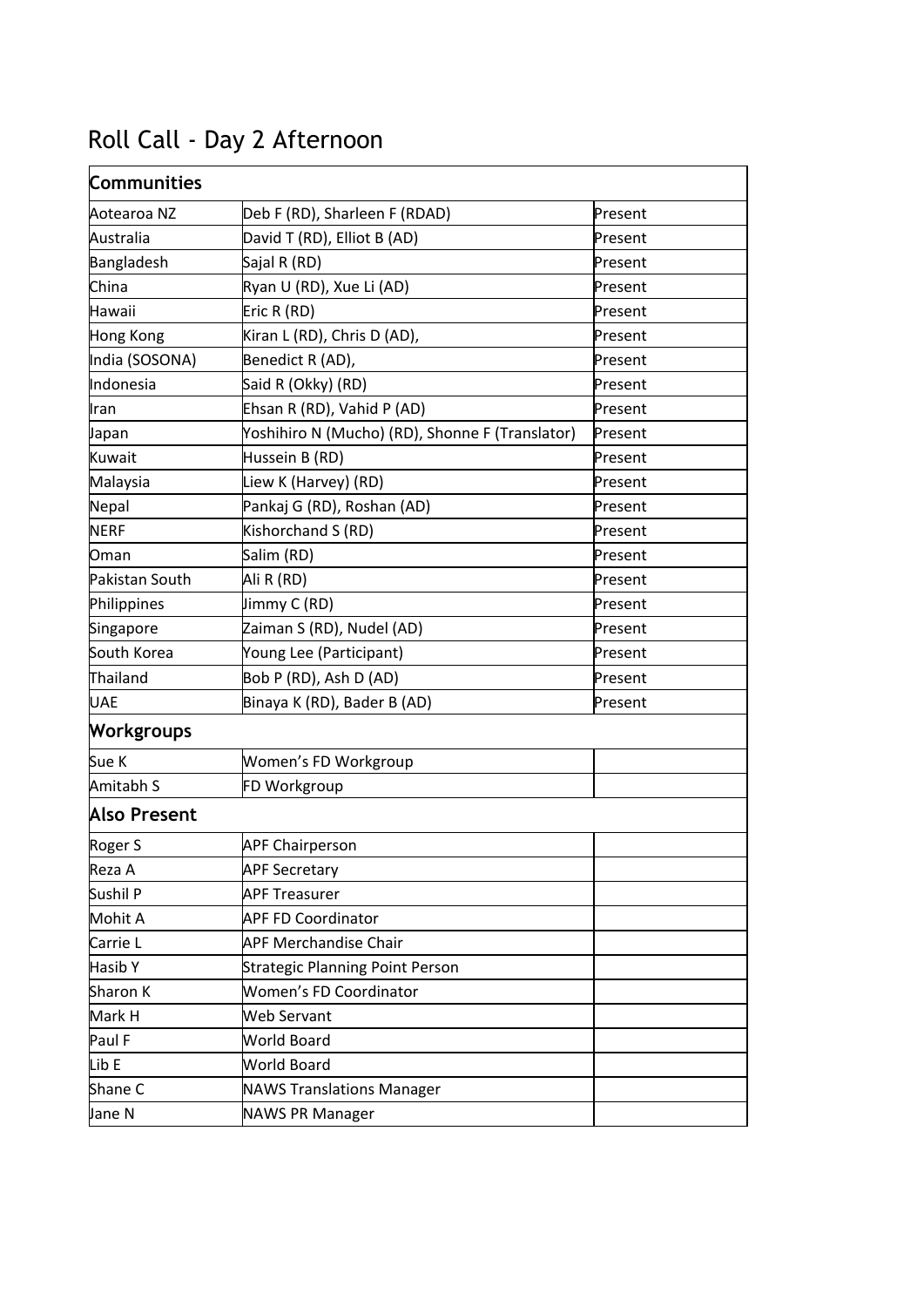## FD Presentation on Pakistan Trip

A brief description and a presentation was shown.

Summet from Nepal was the FD traveler along with the RDs of Pakistan North and Pakistan South. 23<sup>rd</sup> - Pakistan South.

Achievement: In South Pakistan unity increased, H&I efforts increased, Convention held and a 24/7 phone line opened.

The full report that was shown is available on the apfna.org website.

### Issue Discussion Topic: "Carrying the NA Message and Making NA Attractive"

### **Facilitated by Lib (WB) and Jane (NAWS PR Manager)**

The supporting documents to facilitate this Issue Discussion Topic Details of the session are uploaded on the APF website or can be accessed from the NAWS website at <https://www.na.org/?ID=IDT-IDT>.

### Strategic Planning - 1<sup>st</sup> Session

### **Facilitated by Hasib and SP Workgroup**

Solution and consensus oriented workshops were conducted on the following 03 topics:

**Topic 1:** Splitting policy on surplus/deficit/Startup Fund from convention between APF and Host committee

**Topic 2:** Convention Meeting Structure

**Topic 3:** Merge Communication work group with PR Workgroup

Details of the outcome of these workshops can be found in the 2019 SP document which is available on the website.

# **Day 3 - Wednesday February 20th**

### Roll Call - Day 3 Morning

| <b>Communities</b> |                               |         |
|--------------------|-------------------------------|---------|
| Aotearoa NZ        | Deb F (RD), Sharleen F (RDAD) | Present |
| Australia          | David T (RD), Elliot B (AD)   | Present |
| Bangladesh         | Sajal R (RD)                  | Present |
| China              | Ryan U (RD), Xue Li (AD)      | Present |
| Hawaii             | Eric R (RD)                   | Present |
| Hong Kong          | Kiran L (RD), Chris D (AD),   | Present |
| India (SOSONA)     | Benedict R (AD),              | Present |
| Indonesia          | Said R (Okky) (RD)            | Present |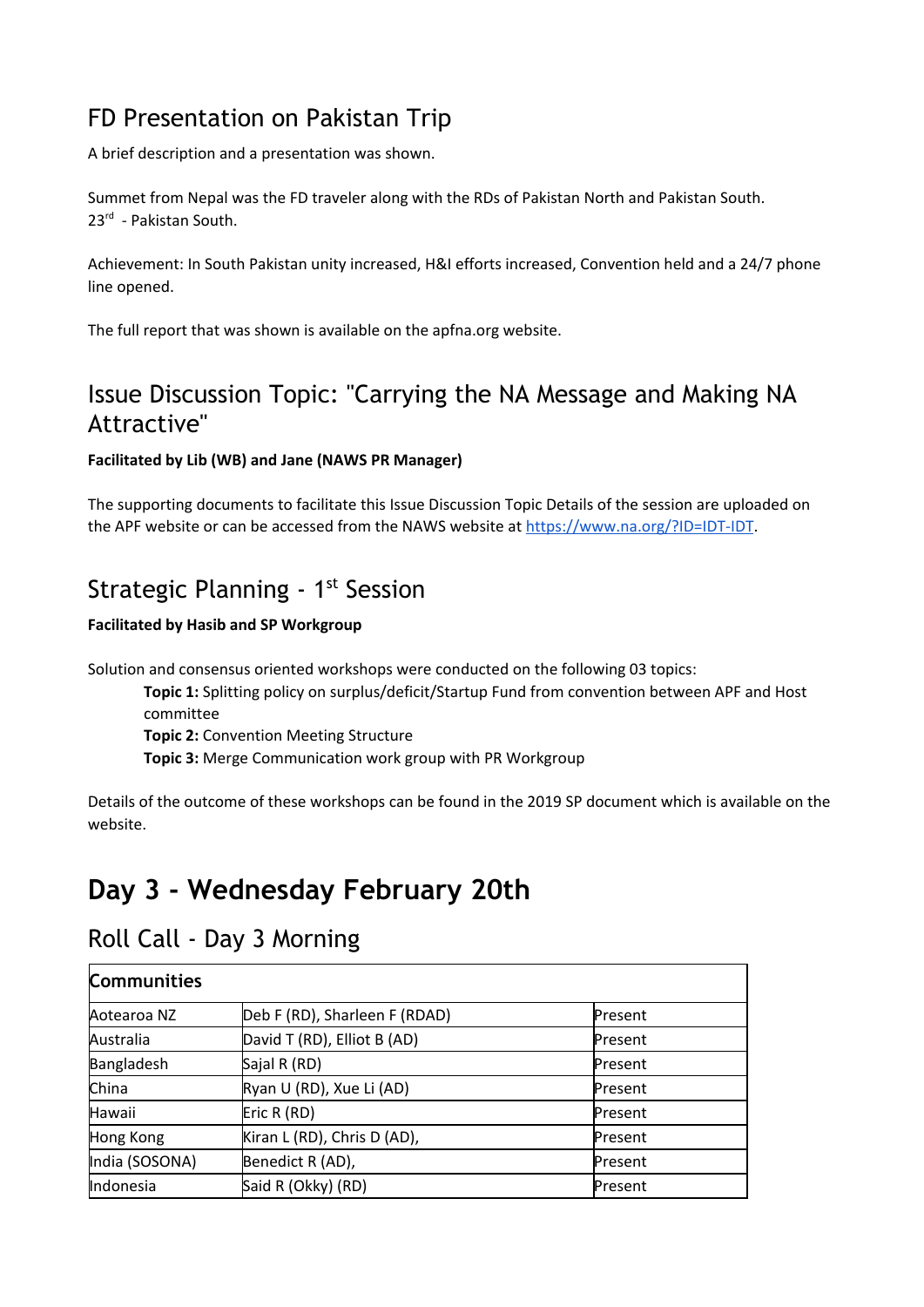| Iran                | Ehsan R (RD), Vahid P (AD)                      | Present |
|---------------------|-------------------------------------------------|---------|
| Japan               | Yoshihiro N (Mucho) (RD), Shonne F (Translator) | Present |
| Kuwait              | Hussein B (RD)                                  | Present |
| Malaysia            | Liew K (Harvey) (RD)                            | Present |
| Nepal               | Pankaj G (RD), Roshan (AD)                      | Present |
| <b>NERF</b>         | Kishorchand S (RD)                              | Present |
| Oman                | Salim (RD)                                      | Present |
| Pakistan South      | Ali R (RD)                                      | Present |
| Philippines         | Jimmy C (RD)                                    | Present |
| Singapore           | Zaiman S (RD), Nudel (AD)                       | Present |
| South Korea         | Young Lee (Participant)                         | Present |
| Thailand            | Bob P (RD), Ash D (AD)                          | Present |
| <b>UAE</b>          | Binaya K (RD), Bader B (AD)                     | Present |
| <b>Workgroups</b>   |                                                 |         |
| Sue K               | Women's FD Workgroup                            |         |
| Amitabh S           | FD Workgroup                                    |         |
| <b>Also Present</b> |                                                 |         |
| Roger S             | <b>APF Chairperson</b>                          |         |
| Reza A              | <b>APF Secretary</b>                            |         |
| Sushil P            | <b>APF Treasurer</b>                            |         |
| Mohit A             | <b>APF FD Coordinator</b>                       |         |
| Carrie L            | <b>APF Merchandise Chair</b>                    |         |
| Hasib Y             | <b>Strategic Planning Point Person</b>          |         |
| Sharon K            | <b>Women's FD Coordinator</b>                   |         |
| Mark H              | Web Servant                                     |         |
| Paul F              | <b>World Board</b>                              |         |
| Lib E               | <b>World Board</b>                              |         |
| Shane C             | <b>NAWS Translations Manager</b>                |         |
| Jane N              | <b>NAWS PR Manager</b>                          |         |
|                     |                                                 |         |

Opened with the Serenity Prayer followed by the JFT Reading.

### Announcements

## Zonal Delegate, WSC Representation - 2<sup>nd</sup> Session

### **Facilitated by Reza A**

This session focused on planning one of the APF's major responsibilities for the Zonal Representation:

Create a process of obtaining the conscience of unseated communities for WSC and Role of APF

At the beginning, David, Deb and Amitabh shared their experience with WSC from the Delegate's point of view. Then some suggestions from the Motion 11 workgroup were presented regarding this topic. After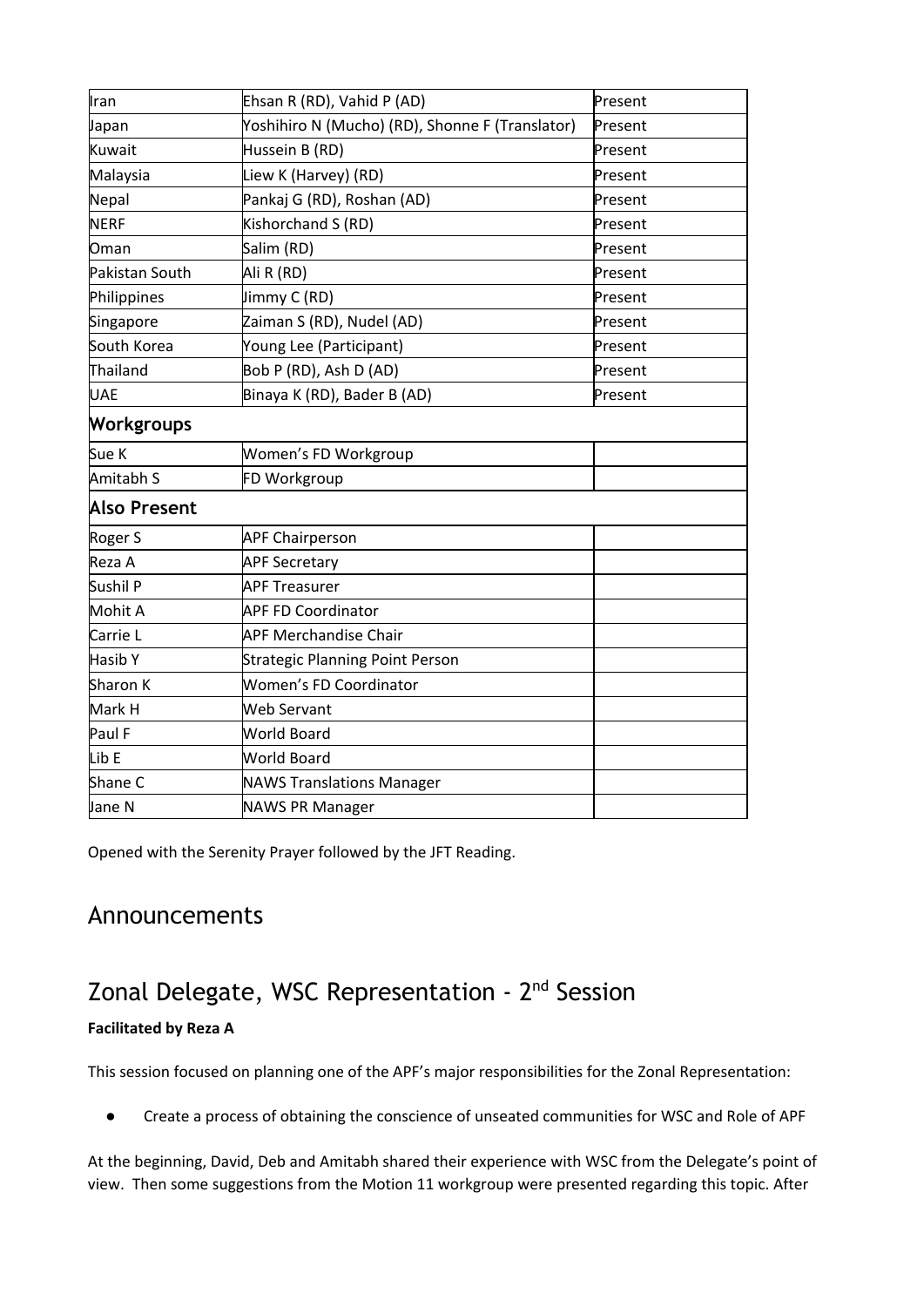that a small group planning session took place on this issue. The outcomes of this session was then drafted into proposals for presentation in the New Business section.

| <b>Communities</b>  |                                                 |             |
|---------------------|-------------------------------------------------|-------------|
|                     |                                                 |             |
| Aotearoa NZ         | Deb F (RD), Sharleen F (RDAD)                   | Present     |
| Australia           | David T (RD), Elliot B (AD)                     | Present     |
| Bangladesh          | Sajal R (RD)                                    | Present     |
| China               | Ryan U (RD), Xue Li (AD)                        | Present     |
| Hawaii              | Eric R (RD)                                     | Present     |
| <b>Hong Kong</b>    | Kiran L (RD), Chris D (AD),                     | Present     |
| India (SOSONA)      | Benedict R (AD),                                | Present     |
| Indonesia           | Said R (Okky) (RD)                              | Present     |
| Iran                | Ehsan R (RD), Vahid P (AD)                      | Present     |
| Japan               | Yoshihiro N (Mucho) (RD), Shonne F (Translator) | Present     |
| Kuwait              | Hussein B (RD)                                  | Present     |
| Malaysia            | Liew K (Harvey) (RD)                            | Present     |
| Nepal               | Pankaj G (RD), Roshan (AD)                      | Present     |
| <b>NERF</b>         | Kishorchand S (RD)                              | Present     |
| Oman                | Salim (RD)                                      | Present     |
| Pakistan South      | Ali R (RD)                                      | Present     |
| Philippines         | Jimmy C (RD)                                    | Present     |
| Singapore           | Zaiman S (RD), Nudel (AD)                       | Present     |
| South Korea         | Young Lee (Participant)                         | Present     |
| Thailand            | Bob P (RD), Ash D (AD)                          | Present     |
| <b>UAE</b>          | Binaya K (RD), Bader B (AD)                     | Present     |
| <b>Workgroups</b>   |                                                 |             |
| Sue K               | Women's FD Workgroup                            |             |
| Amitabh S           | FD Workgroup                                    |             |
| <b>Also Present</b> |                                                 |             |
| Roger S             | <b>APF Chairperson</b>                          |             |
| Reza A              | <b>APF Secretary</b>                            |             |
| Sushil P            | <b>APF Treasurer</b>                            |             |
| Mohit A             | <b>APF FD Coordinator</b>                       |             |
| Carrie L            | <b>APF Merchandise Chair</b>                    |             |
| Hasib Y             | <b>Strategic Planning Point Person</b>          |             |
| Sharon K            | Women's FD Coordinator                          | Not present |
| Mark H              | <b>Web Servant</b>                              |             |
| Paul F              | <b>World Board</b>                              |             |
| Lib E               | <b>World Board</b>                              |             |
| Shane C             | <b>NAWS Translations Manager</b>                |             |
| Jane N              | <b>NAWS PR Manager</b>                          |             |

# Roll Call - Day 3 Afternoon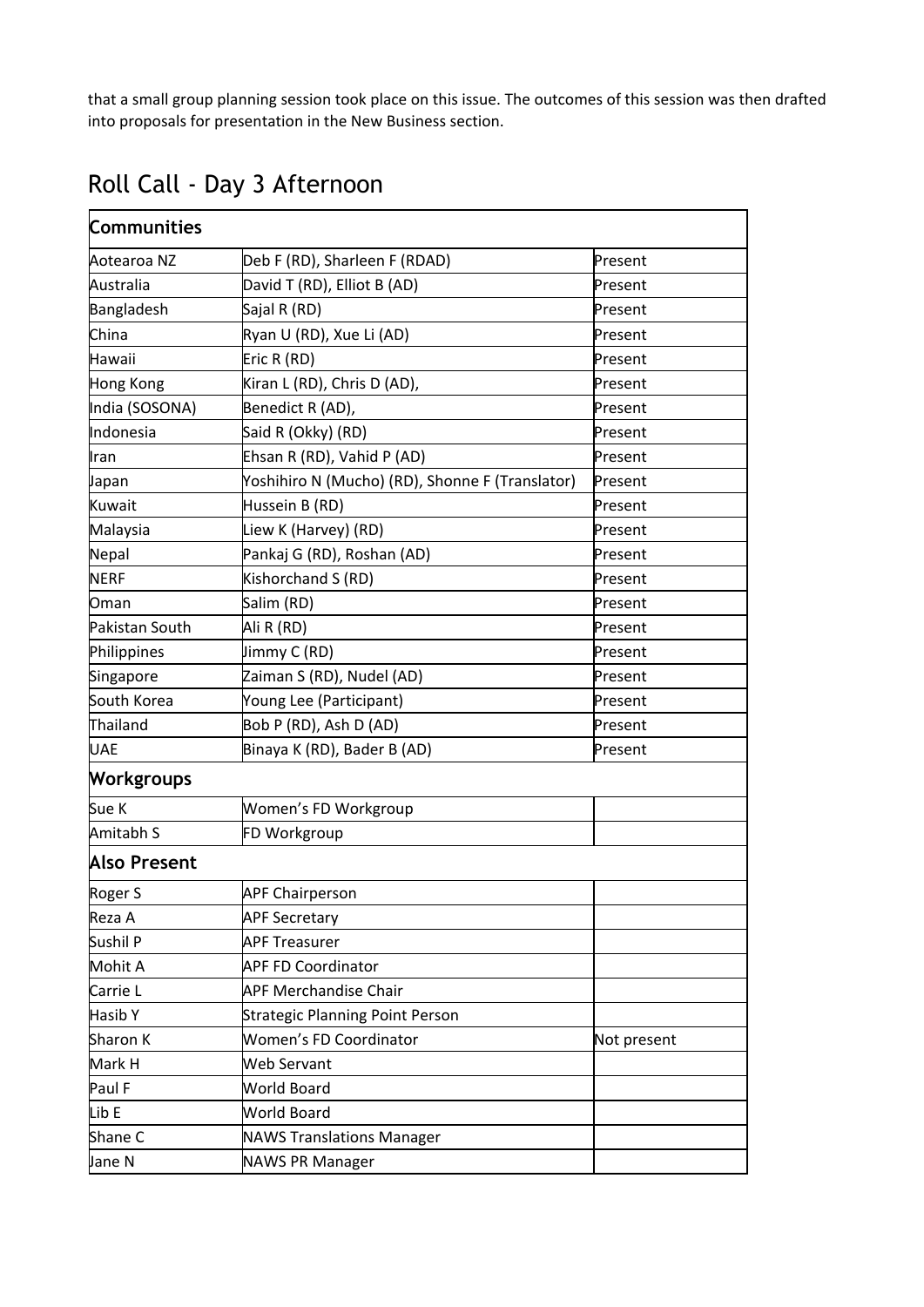## Video Presentation

### Zonal Nomination

Deb from Aotearoa New Zealand approached APF to recommend her for the HRP position at World Service. This is a very common standing policy with some Zones who recommend members for the World Service positions. Hence Roger requested Lib, WB to explain about the RBZ process to the delegates. Roger also suggested we can address and discuss the issue tomorrow to have a consensus by the delegates to move forward with this issue.

### **RBZ Process:**

Lib explained the RBZ process

- Region/World Board/ Zone recommendation is a process used to recommend members for World Service positions.
- World Pool Information Form is provided by HRP. HRP interviews each RBZ candidate and conduct reference checks.
- APF can make recommendations for any members and forward on to HRP.
- Clean time requirement: 8 years for HRP (50% vote required) and 10 years for World Board (60% vote required).
- HRP Position: Up to 4 Members.

Deb from Aotearoa New Zealand requested APF to nominate her for HRP. This is standing policy for other Zones. She spoke about the requirements and that her abilities match with requirements.

## Strategic Planning - 2<sup>nd</sup> Session

### **Facilitated by Hasib, Mark and SP Workgroup**

Solution and consensus oriented workshops were conducted on the following 2 topics:

**Topic 1:** Feasibility analysis of online meeting

**Topic 2:** Privacy policy of APF and compliance with GDPR

Details of the outcome of these workshops can be found in the 2019 SP document which is available on the website.

### NAWS Session: Issue Discussion Topic – Attract Members to NA

### **Facilitated by Paul (WB) & Shane (NAWS Translations Manager).**

The supporting documents to facilitate this Issue Discussion Topic are uploaded on the APF website or can be accessed from the NAWS website at <https://www.na.org/?ID=IDT-IDT>.

## FD Report: Dubai Fellowship Development Trip

### Presented by **Mohit, FD Coordinator**

Dubai FD trip took place on the 11<sup>th</sup> of November, and the Women's FD trip on the 17<sup>th</sup> of November.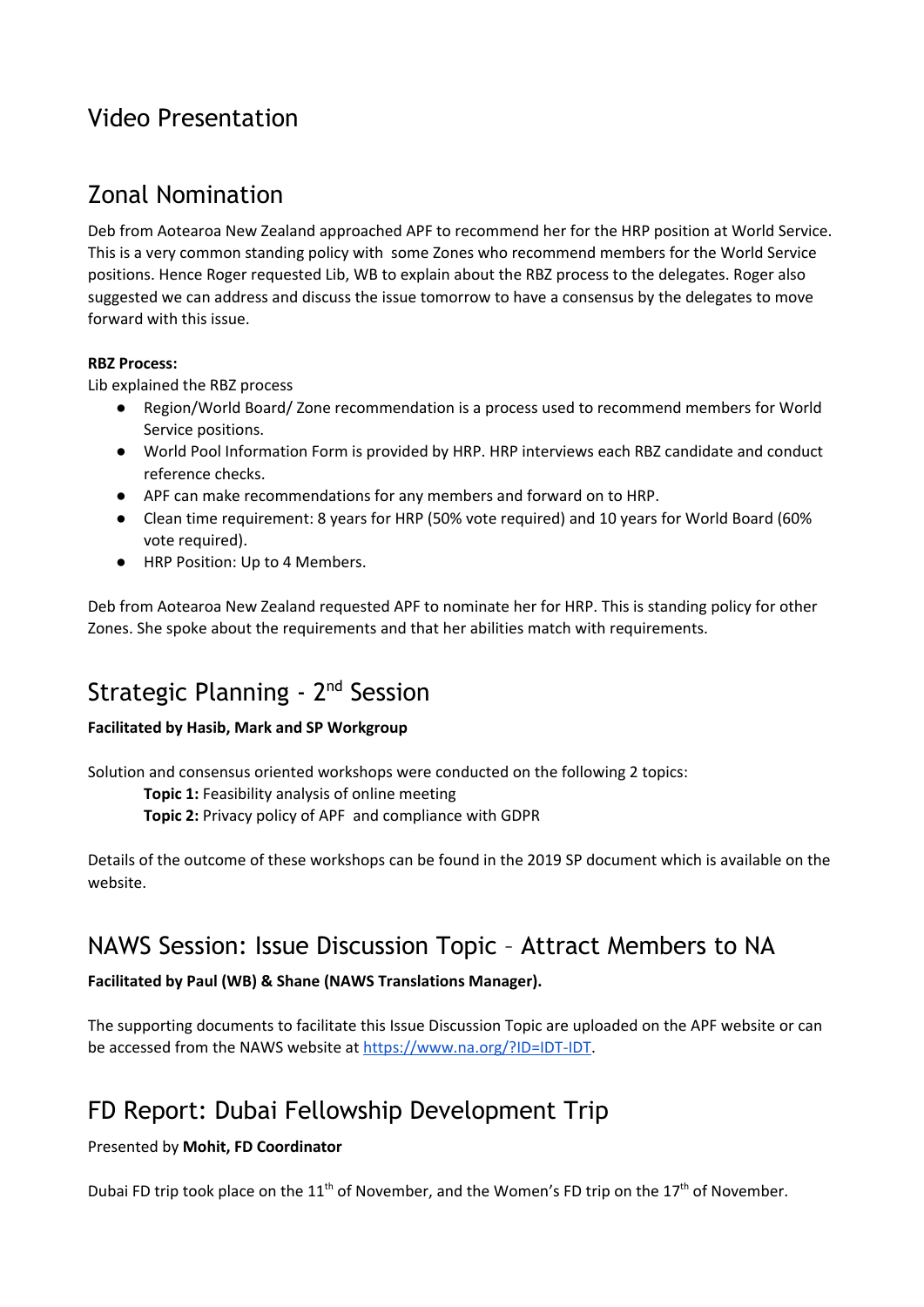Binaya, the RD from UAE shared about his experience of the FD event.

There were issues related to H&I to Jails and Institutions due to the wrong way of doing it. The committee was closed on 2015. Later they have NAMEC and NAWS. A PR awareness event the community got encouraged and started H&I. Then they requested APF to have a FD in Dubai. 8 Members participated in the General FD. After this FD, the community started H&I in another institution and opened a Helpline number for women. They now have 15 local members which is a big achievement for the community.

Total expenses: USD 802 from APF. The food expenses were paid by the local fellowship.

The full reports for both the trips that were shown are available on the apfna.org website.

### APF Bank Account Alternatives/Options

### **This session was facilitated by Mark.**

There were small group discussions of the following two options for alternative Bank account:

**Option 1:** Make a formal request to Australian FSO for assistance

**Option 2:** Make a formal application to register APF as an International Charity in NZ

### Town Hall Session

An Open Forum session facilitated by Mark and Sharon. This was open to all members present.

Previously submitted questions and issues, plus others taken from the floor, were answered or discussed.

# **Day 4 - Thursday February 21st**

### Roll Call - Day 4 Morning

| <b>Communities</b> |                                                 |         |
|--------------------|-------------------------------------------------|---------|
| Aotearoa NZ        | Deb F (RD), Sharleen F (RDAD)                   | Present |
| Australia          | David T (RD), Elliot B (AD)                     | Present |
| Bangladesh         | Sajal R (RD)                                    | Present |
| China              | Ryan U (RD), Xue Li (AD)                        | Present |
| Hawaii             | Eric R (RD)                                     | Present |
| Hong Kong          | Kiran L (RD), Chris D (AD),                     | Present |
| India (SOSONA)     | Benedict R (AD),                                | Present |
| Indonesia          | Said R (Okky) (RD)                              | Present |
| <b>I</b> ran       | Ehsan R (RD), Vahid P (AD)                      | Present |
| Japan              | Yoshihiro N (Mucho) (RD), Shonne F (Translator) | Present |
| Kuwait             | Hussein B (RD)                                  | Present |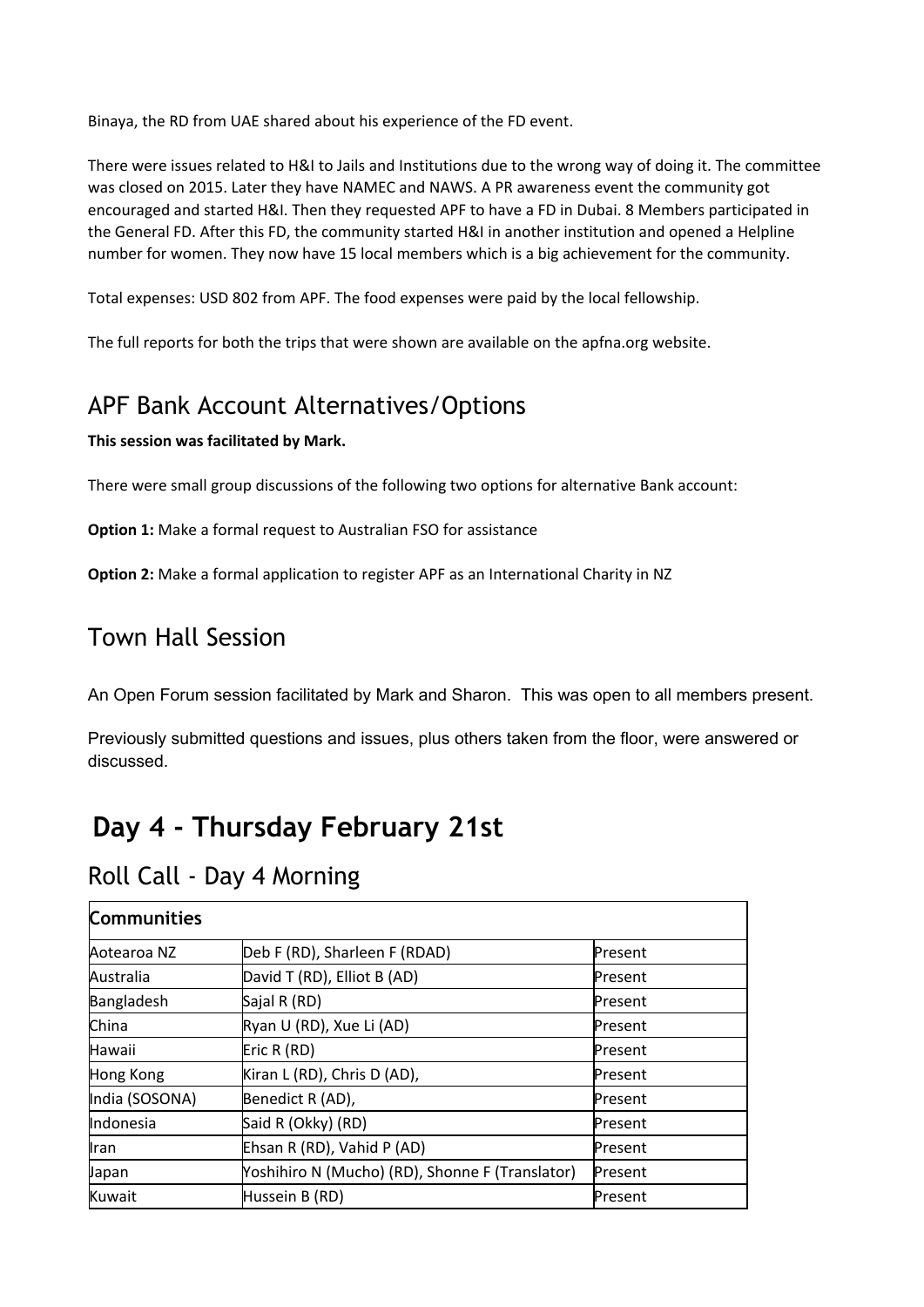| Malaysia            | Liew K (Harvey) (RD)                   | Present |
|---------------------|----------------------------------------|---------|
| Nepal               | Pankaj G (RD), Roshan (AD)             | Present |
| <b>NERF</b>         | Kishorchand S (RD)                     | Present |
| Oman                | Salim (RD)                             | Present |
| Pakistan South      | Ali R (RD)                             | Present |
| Philippines         | Jimmy C (RD)                           | Present |
| Singapore           | Zaiman S (RD), Nudel (AD)              | Present |
| South Korea         | Young Lee (Participant)                | Present |
| Thailand            | Bob P (RD), Ash D (AD)                 | Present |
| <b>UAE</b>          | Binaya K (RD), Bader B (AD)            | Present |
| <b>Workgroups</b>   |                                        |         |
| Sue K               | Women's FD Workgroup                   |         |
| Amitabh S           | FD Workgroup                           |         |
| <b>Also Present</b> |                                        |         |
| Roger S             | <b>APF Chairperson</b>                 |         |
| Reza A              | <b>APF Secretary</b>                   |         |
| Sushil P            | <b>APF Treasurer</b>                   |         |
| Mohit A             | <b>APF FD Coordinator</b>              |         |
| Carrie L            | <b>APF Merchandise Chair</b>           |         |
| Hasib Y             | <b>Strategic Planning Point Person</b> |         |
| Sharon K            | Women's FD Coordinator                 |         |
| Mark H              | Web Servant                            |         |
| Paul F              | <b>World Board</b>                     |         |
| Lib E               | <b>World Board</b>                     |         |
| Shane C             | <b>NAWS Translations Manager</b>       |         |
| Jane N              | <b>NAWS PR Manager</b>                 |         |
|                     |                                        |         |

Opened with the Serenity Prayer followed by the JFT Reading.

### Announcements

## Zonal Nomination Issue

Roger explained that the way he had lead the discussion on the Zonal Nomination process was not proper and apologized. Hence he suggested that interested delegates can discuss a possible process during the break and come back with suggestions for the body about ways to move forward with this.

## Strategic Plan

The draft strategic plan was presented and approved by consensus.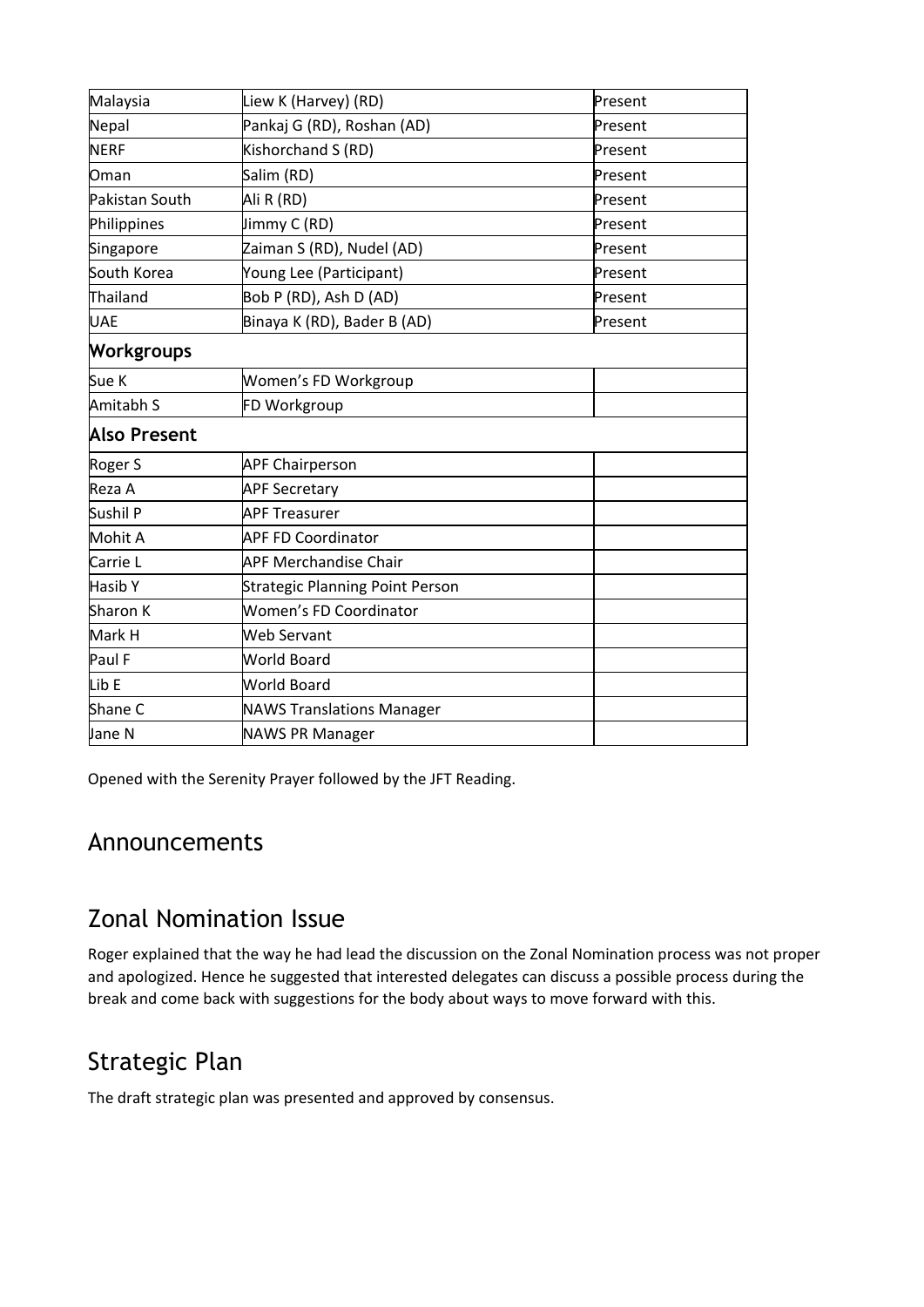## APF 2020 Bids

There were no bids received from any community. According to the APF Guidelines, in such cases, the 2020 APF meeting will be held in Bangkok, Thailand. The next thing is to have a contract with the Hotel.

## Video

Video Presentation on last WCNA

### Presentation of APF Draft Guidelines

Roger: There were some changes made in the APF Guidelines which was presented to the delegates for their approval.

After brief discussion the draft guidelines were approved by consensus.

### Vacancies Discussion

There are two vacant positions this year – Treasurer and Merchandise, where no nominations were submitted. Discussion was opened for ideas:

**Sue:** Asked Admin about their suggestion regarding this. Requested to have feedback from delegates.

**Bob:** Does the Chairperson fill the vacant position? No.

**Benedict:** We can request the existing trusted servants to continue with the position?

**Sajal:** Are the existing trusted servants willingness to serve?

**Amitabh:** Treasurer is a very sensitive position. Is the current Treasurer is willing to continue?

**Roger:** We have discussed this issue with the outgoing trusted servants, it's unfair to ask them to continue.

**Sharon:** Some trusted servants can take caretaker roles to cover the vacancy.

**Mark:** There are more than 4,000 emails responded by the trusted servants. So its not practically possible to ask the existing trusted servants to fill the positions.

**David:** It's obvious an RD cannot take the position in trusted servants as they have enough work to do. We can extend the time of the election process.

**Roger:** There are some New Business proposals regarding this topic which will be discussed, including a modification to current process about when resumes to sent to the APF.

**Eric, Hawaii:** Is the current Treasurer is willing to continue his position?

**Sushil, Treasurer:** He doesn't feel that a person need to repeat in the same service position. He may return in another position. He thinks that a new person should come, in case of desperation he is willing to continue considering the sensitivity of the position.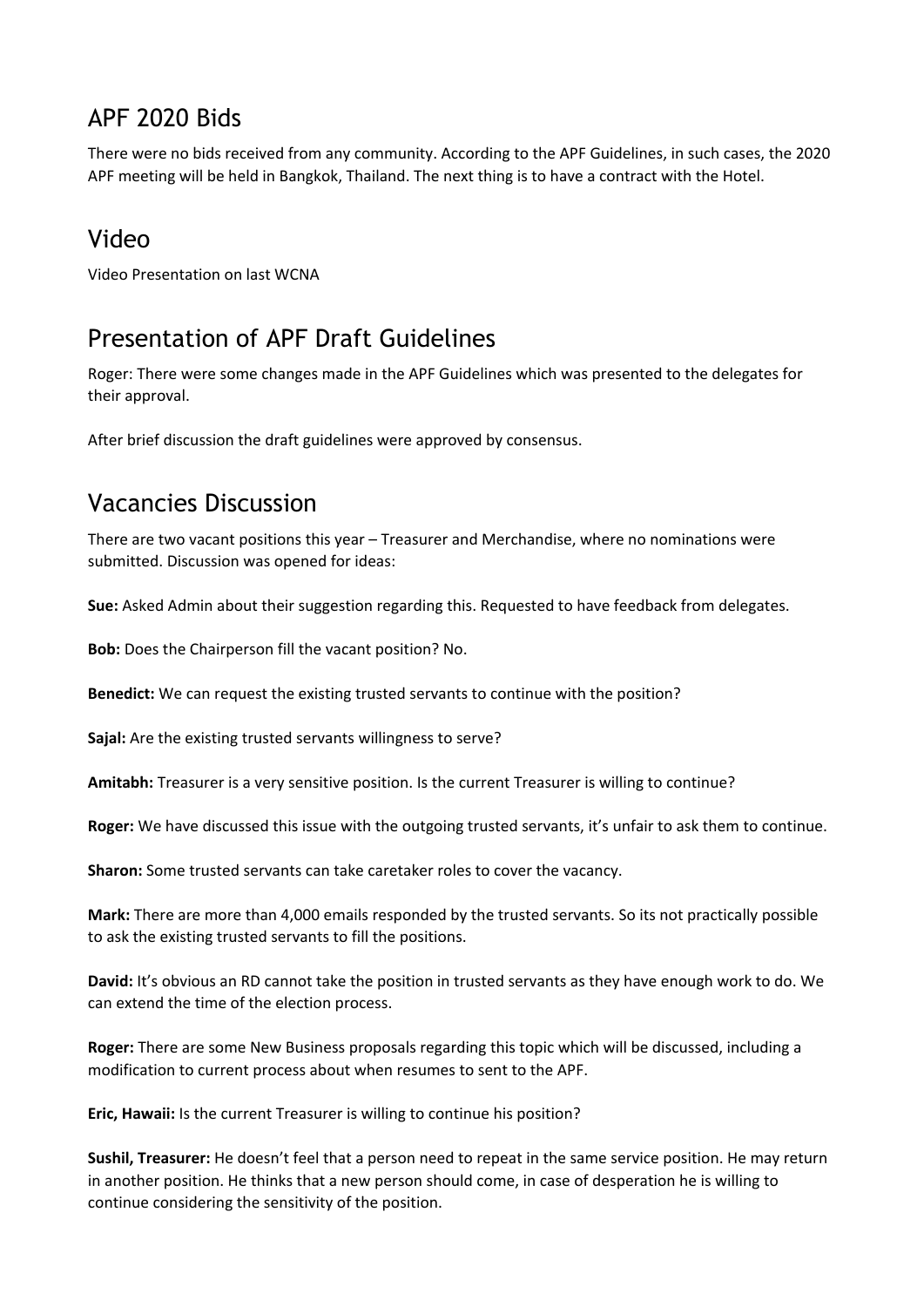**Roger:** The response from Sushil is conditional. The workload is very is very high to maintain for another trusted servant.

**Hong Kong:** We can't be a position where we don't have a Treasurer and Merchandise Chair. He offered his assistance to coach the next Treasurer.

**Roger:** Any person can join any workgroup.

**Iran:** They have proposals regarding this issue, which focused on extending the timeline for submitting resumes, and the last trusted servant continues to up to next meeting. If the outgoing trusted servant is not willing to continue then existing admin to take care of those responsibilities.

**Reza:** We need to think about a permanent solution.

**Hong Kong:** Existing trusted servants can continue in the same position and these positions will be open until new members are elected.

**Roger:** It's suggested that members join the in workgroups to share the workloads.

**Mark:** Trusted servants are not able to take any other role considering the current workload.

### Zonal Nomination process

**Elliot:** A few delegates met in the morning break to discuss the Zonal Nomination of HRP. They feel we need to have a process.

#### **Recommendation:**

Ask the Secretary to send out information to all APF communities that we can consider RBZ Zonal Recommendations for World Service Positions. The HRP email was sent on 01.11.2018 and can be used as a draft/guide to provide information. Any interested members from the APF seeking a Zonal Recommendation will be asked to submit a service resume addressing the skills and attributes of the position by 21.03.2019. Resumes will be distributed by the Secretary and endorsements will be distributed by the Secretary and endorsement will need to be returned by 04.04.2019. A simple majority will be required and if achieved the APF Chairperson will have the authority to complete the RBZ candidate submission on behalf of the APF body.

This process will be a one off process for APF 2019. Further process will need to be created and presented at APF 2020.

This will be put forward as a Proposal during New Business.

### Thank You Gifts

**NAWS:** Giving some gifts to the delegates, trusted servants and workgroup members.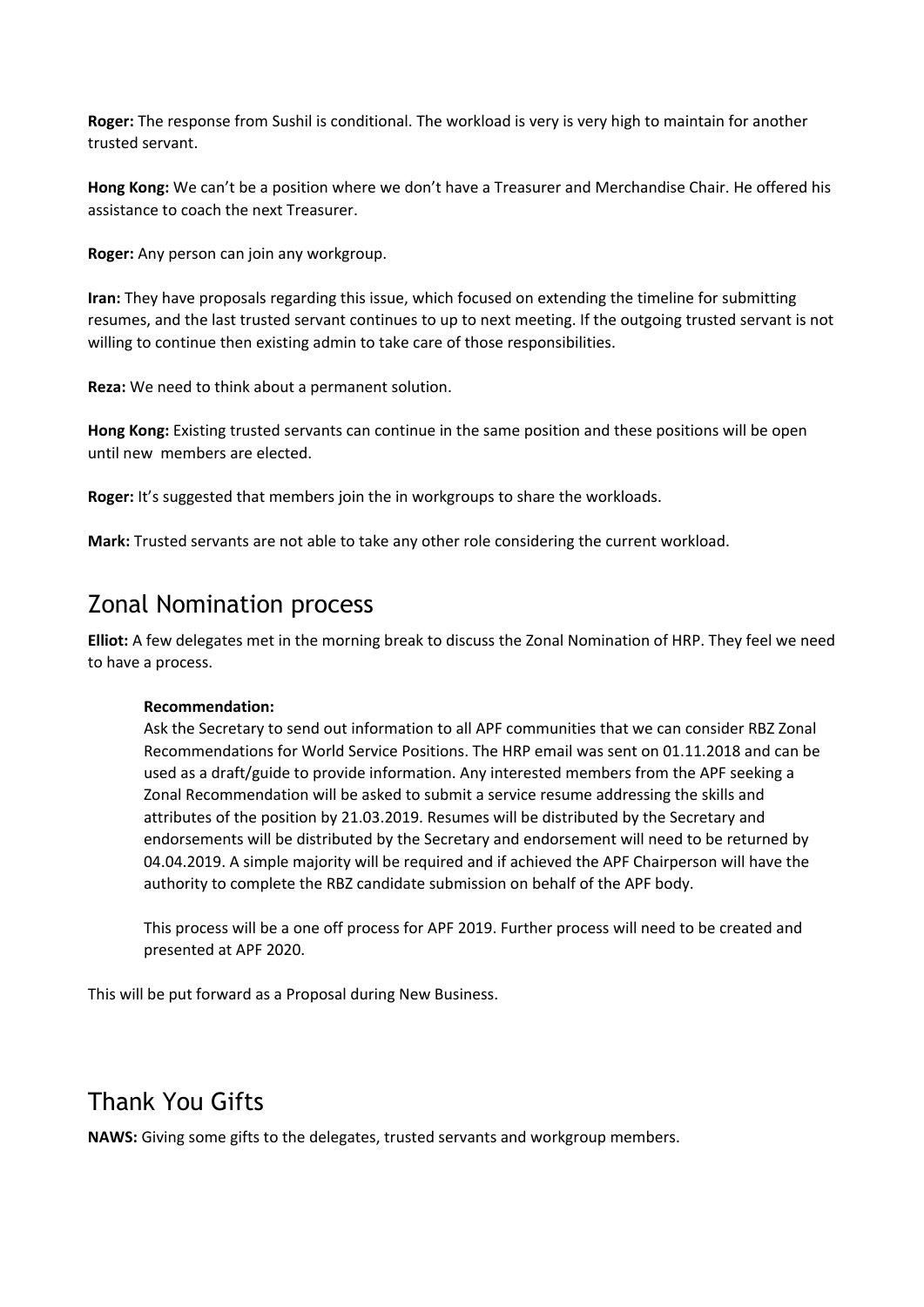# Roll Call - Day 4 Afternoon

| Communities         |                                                 |             |  |
|---------------------|-------------------------------------------------|-------------|--|
| Aotearoa NZ         | Deb F (RD), Sharleen F (RDAD)                   | Present     |  |
| Australia           | David T (RD), Elliot B (AD)                     | Present     |  |
| Bangladesh          | Sajal R (RD)                                    | Present     |  |
| China               | Ryan U (RD), Xue Li (AD)                        | Not present |  |
| Hawaii              | Eric R (RD)                                     | Present     |  |
| Hong Kong           | Kiran L (RD), Chris D (AD),                     | Present     |  |
| India (SOSONA)      | Benedict R (AD),                                | Present     |  |
| Indonesia           | Said R (Okky) (RD)                              | Present     |  |
| Iran                | Ehsan R (RD), Vahid P (AD)                      | Present     |  |
| Japan               | Yoshihiro N (Mucho) (RD), Shonne F (Translator) | Present     |  |
| Kuwait              | Hussein B (RD)                                  | Present     |  |
| Malaysia            | Liew K (Harvey) (RD)                            | Present     |  |
| Nepal               | Pankaj G (RD), Roshan (AD)                      | Present     |  |
| <b>NERF</b>         | Kishorchand S (RD)                              | Present     |  |
| Oman                | Salim (RD)                                      | Present     |  |
| Pakistan South      | Ali R (RD)                                      | Present     |  |
| Philippines         | Jimmy C (RD)                                    | Present     |  |
| Singapore           | Zaiman S (RD), Nudel (AD)                       | Present     |  |
| South Korea         | Young Lee (Participant)                         | Present     |  |
| Thailand            | Bob P (RD), Ash D (AD)                          | Present     |  |
| <b>UAE</b>          | Binaya K (RD), Bader B (AD)                     | Present     |  |
| <b>Workgroups</b>   |                                                 |             |  |
| Sue K               | Women's FD Workgroup                            |             |  |
| Amitabh S           | FD Workgroup                                    |             |  |
| <b>Also Present</b> |                                                 |             |  |
| Roger S             | <b>APF Chairperson</b>                          |             |  |
| Reza A              | <b>APF Secretary</b>                            |             |  |
| Sushil P            | <b>APF Treasurer</b>                            |             |  |
| Mohit A             | <b>APF FD Coordinator</b>                       |             |  |
| Carrie L            | <b>APF Merchandise Chair</b>                    |             |  |
| Hasib Y             | <b>Strategic Planning Point Person</b>          |             |  |
| Sharon K            | <b>Women's FD Coordinator</b>                   |             |  |
| Mark H              | <b>Web Servant</b>                              |             |  |
| Paul F              | World Board                                     |             |  |
| Lib E               | World Board                                     |             |  |
| Shane C             | <b>NAWS Translations Manager</b>                |             |  |
| Jane N              | <b>NAWS PR Manager</b>                          |             |  |

## Video

Video presentation from NAWS on WSC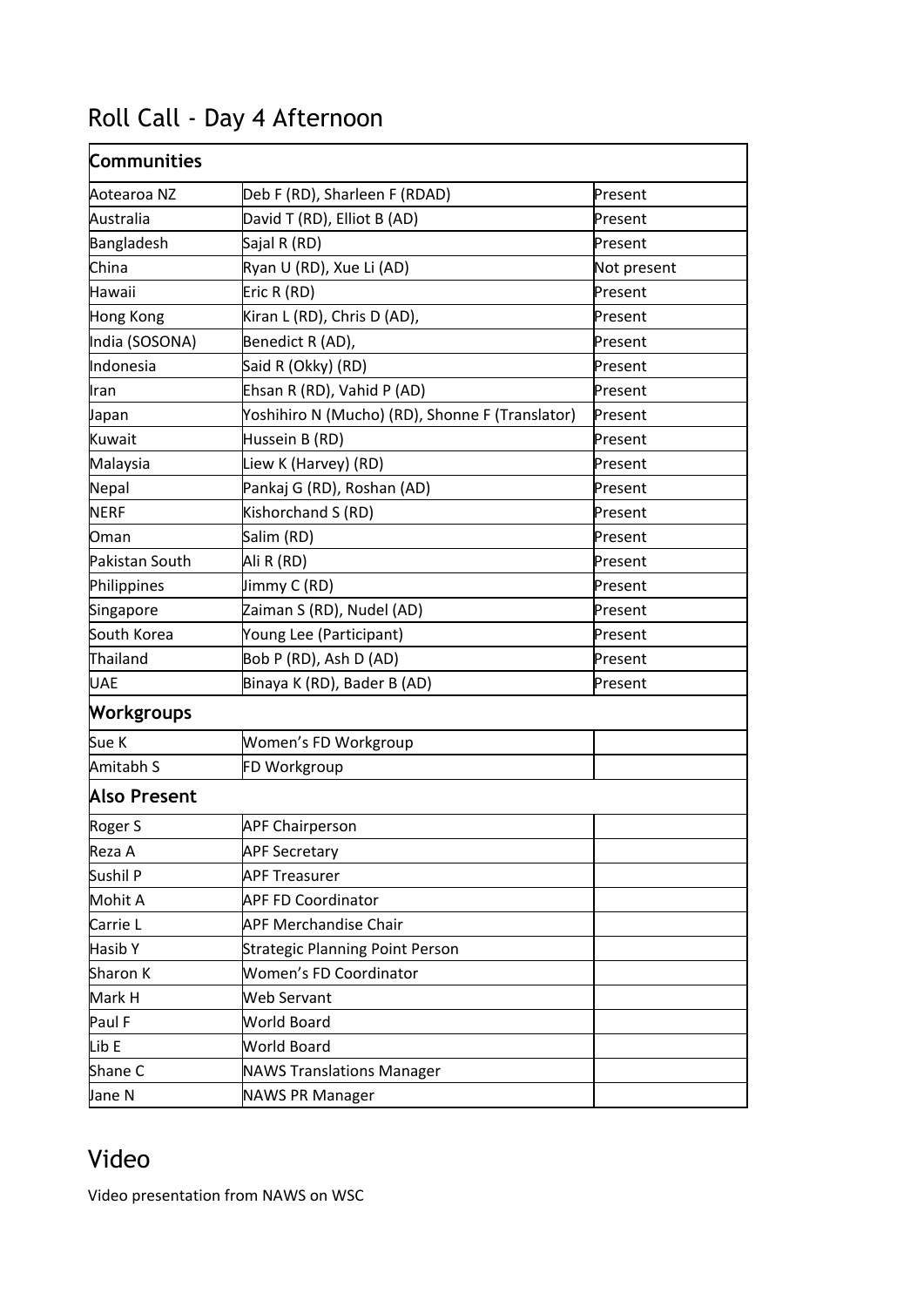### Elections

Nomination and voting procedure was read by Roger.

#### **Treasurer:**

Criteria, roles and responsibilities were read. There were no nominees for the position.

#### **FD Coordinator:**

Criteria, roles and responsibilities were read. 1 resume was received: Joydeep M, SOSONA (India) **Nomination seconded:** Thailand **Result:** Joydeep was elected as FD Coordinator.

#### **Newsletter Editor:**

Criteria, roles and responsibilities were read. 1 resume was received: Phyllis S, Hawaii **Nomination seconded:** Hawaii **Result:** Phyllis was elected for a second term as Newsletter Editor.

#### **Women FD Coordinator:**

Criteria, roles and responsibilities were read 1 resume was received: Sharon K, Aotearoa NZ **Nomination seconded:** Kuwait **Result:** Sharon was elected for a second term as Women FD Coordinator.

#### **PR Coordinator:**

Criteria, roles and responsibilities were read 1 resume was received: Amitabh S, India **Nomination seconded:** Aotearoa NZ **Result:** Amitabh was elected as PR Coordinator.

### Vacancies Discussion (continued)

The following were brought forward from the previous session on same topics:

- Workgroup + New Members.
- Mentoring from outgoing trusted servant
- Admin can decide if any position remains vacant.
- Share the responsibility and add the signatures of other trusted servants.

**Deb:** Open the resume again and provision for online voting.

**Iran:** Doesn't support the online election, suggests that admin decide one temporary member to serve for the vacant position.

**Mark:** Anonymous Electronic Voting Procedure can be arranged.

Iran's New Business proposal was read.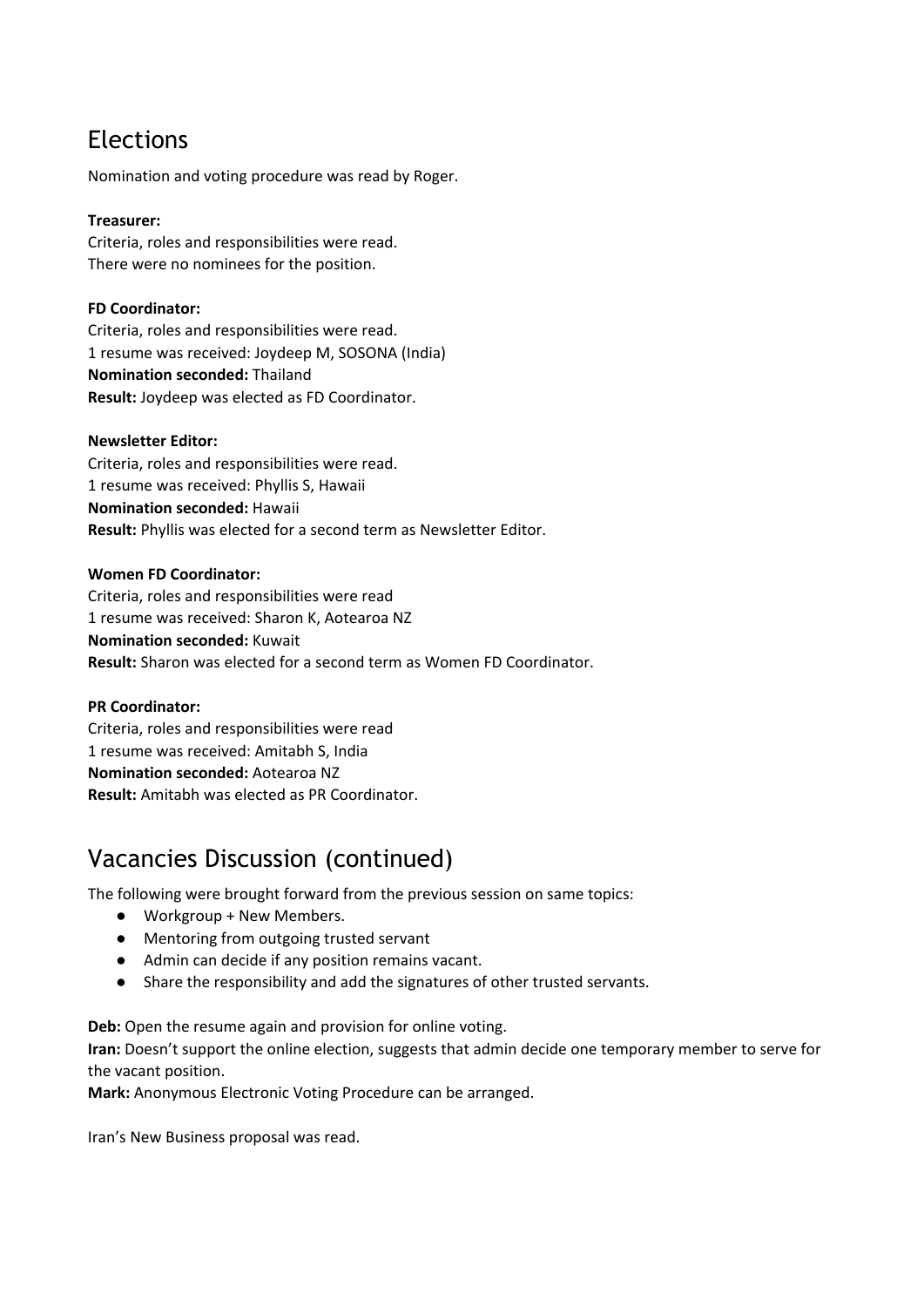**Sajal:** Is there any other way than online election. An online election may be the possibilities, A suggestion that the next trusted servants should prepare for a consecutive terms while submitting for the resumes. **Roger:** a straw poll – Whether or not we have online election for Treasurer and Merchandise Position, consensus has reached in favor the suggestions

**Jimmy:** Current trusted servants cannot continue

**Mark:** In response to the comments that resumes with private information are not be circulated, we can send a read-only version of the file and limit access to delegates only. We the body have the ability to change or amend our guidelines. It could be also possible to ask people from here.

**Roger:** We need to include all interested members.

**Sharon:** There are more barriers for existing trusted servants.

**Sushil:** Ideas that someone can show their interest and can be elected here. We need to have a consensus to have a nomination for the table, then someone can second.

**Thailand:** The participants who are not in this meeting, would be able to vote for online election. **NERF:** We need to find the reason why people are not nominating for the APF position.

#### **Straw poll suggestions:**

Would delegates consider receiving nominations from anyone at the table? Consensus in favor of the idea.

Are there any nominations from the table? **Treasurer:** Sushil from Nepal. **Merchandise Chair:** Mohit A from Bangladesh.

### Financial Reporting

Sushil presented the Financial scenario with the budget. Already sent to all. After the convention closing another final report will be sent to all.

### New Business

### Proposal #1

**Proposal reads:** That any interested members from the table can nominate themselves to serve for vacant positions of Treasurer and Merchandise Chair. This is a one off process for this APF meeting only. **Intent:** To fulfil the vacant service position **Mover:** Thailand **Seconder:** Aotearoa New Zealand **Strong Objection:** This is inconsistent with the principles of Zonal Delegate but they will not stand in the way of the consensus. **Outcome:** Consensus approved

## Elections (continued)

Interested Nominee for Treasurer: Sushil P, Nepal. Sushil read his resume briefly. **Nomination seconded:** Aotearoa New Zealand **Result:** Sushil was elected for a second term as Treasurer.

Interested Nominee for Merchandise Chair: Mohit A, Bangladesh. Mohit read his resume briefly. **Nomination seconded:** Nepal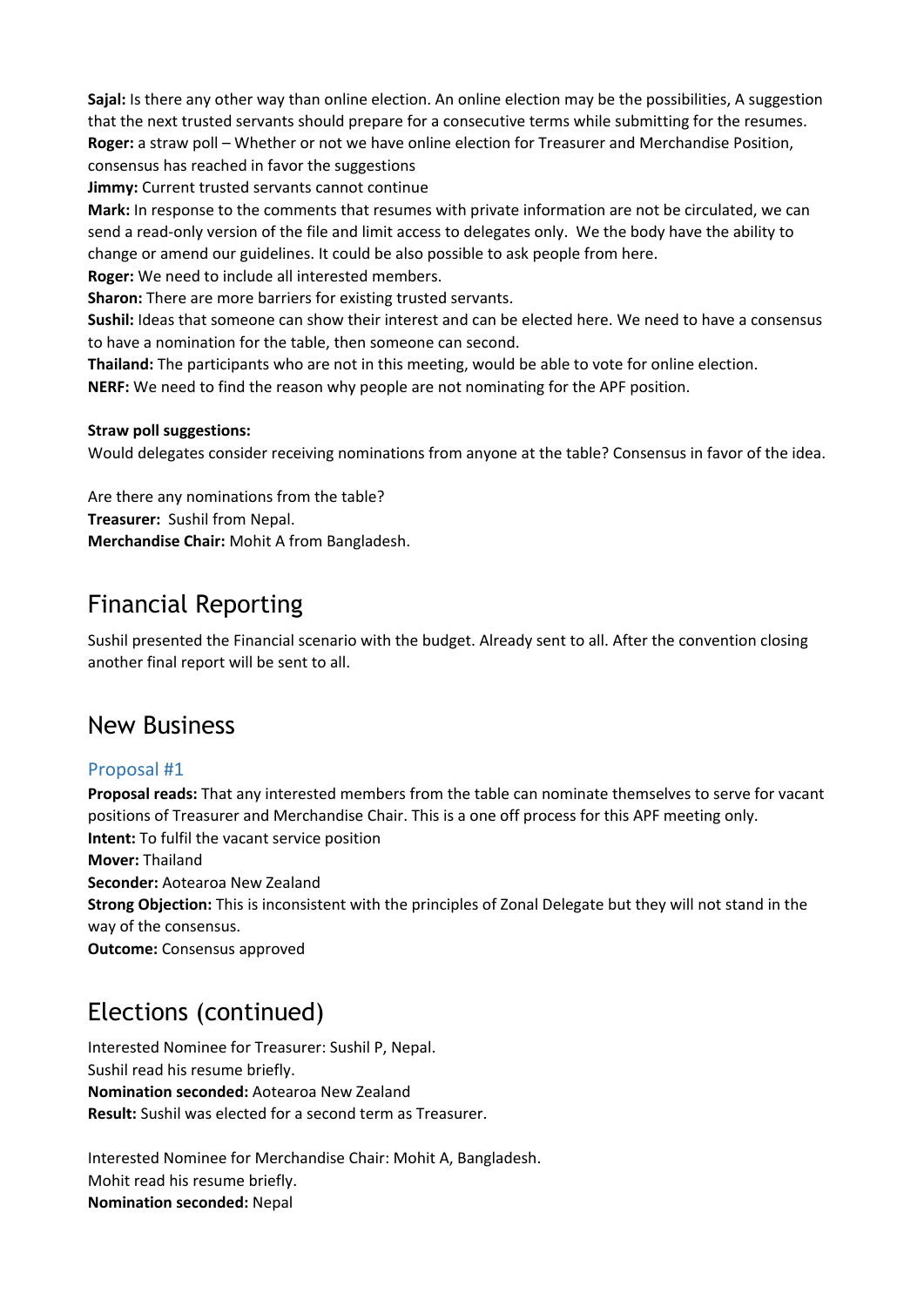**Outcome:** Mohit was elected as the Merchandise Chair.

### FD Report on Korea

1<sup>st</sup> Day: PR with 72 professionals

2<sup>nd</sup> & 3<sup>rd</sup> Day: FD Workshops

Young: After the FD, they decided to form an ASC. Many people now in Korea are interested in 12 steps.

The video presentation file that was shown is available on the apfna.org website.

### New Business (continued)

### Proposal #2

**Mover:** SOSONA - India **Seconder:** Philippines **Proposal reads:** That the position of APF PR Co-ordinator be a funded position, like the rest of APF Admin **Intent:** To provide an equal opportunity for trusted servants to serve at the zone. **Point Of Accountability:** Treasurer **Financial Impact:** USD 800 + per year and depends on the where the APF meeting will be held. **Discussion:** The budget includes the provision Deb asked about the money status **Outcome:** adopted by consensus.

### Proposal #3

**Mover:** Australia **Seconder:** Singapore **Proposal reads:** That the budget as presented by the treasurer as adopted **Intent:** Adopt the budget for 2019- 2APF Cycle **Point Of Accountability:** APF Treasurer **Financial Impact: Outcome:** adopted by consensus.

### Proposal #4

**Mover:** UAE **Seconder:** Kuwait **Proposal reads:** That the Asia Pacific Forum sets aside 30% of the overall FD budget, to be held solely for delivery of Fellowship Development to women. **Intent:** To fulfill our primary purpose and ensure that our processes keep up with our evolution. **Point Of Accountability:** APF Treasurer **Financial Impact:** Nil **Outcome:** After discussion no consensus was reached. Proposal lapses.

Proposal #5 Put forward by APF Admin **Mover: Seconder:**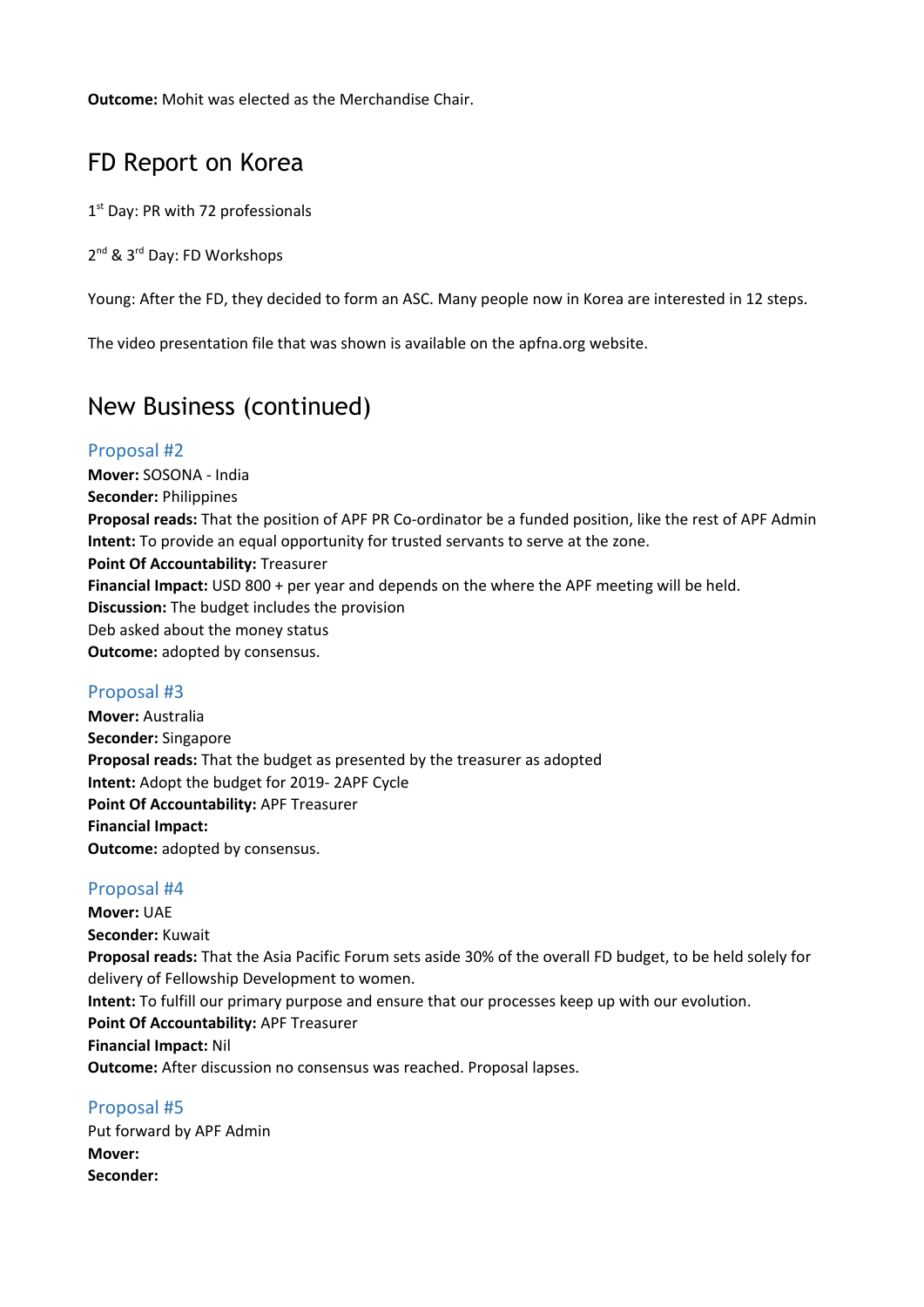**Proposal reads:** That the APF Chairperson and APF Secretary become signatories on the Bank of Hawaii bank account.

**Intent:** To allow the APF to transact while the Treasurer's position is vacant.

**Point Of Accountability:** APF Chair

#### **Financial Impact: Nil**

**Outcome:** Proposal withdrawn given the outgoing Treasurer has been re-elected for an additional term, therefore the existing signatories on the Bank of Hawaii account can be retained.

### Proposal #6

**Mover:** Thailand

**Seconder:** Australia

**Proposal reads:** That the APF Guidelines page 46 under the title "Outline of FD Trip" bullet point 2, be amended to read "Any FD should be submitted/agreed upon 3 months prior to the proposed trip date". The current wording is "Any FD should be fixed prior to two months". And that all related documents are updated.

**Intent:** To ensure that there is sufficient time to allow for in-depth preparations to be made, in accordance with Concept 11 - responsible management of NA funds, and to avoid paying extra for short notice travel.

**Point Of Accountability:** APF Secretary

**Financial Impact:** Nil

**Outcome:** Adopted by consensus.

### Proposal #7

**Mover:** SOSONA - India

**Seconder:** Philippines

**Proposal reads:** That the Asia Pacific Forum put forward a recommendation for Deb F, Aotearoa NZ RD, to the WSC Human Resource Panel, to be considered as a nominee for HRP at the 2020 WSC using the Zonal process.

**Intent:** To support the recommendation for a member who is willing to serve and qualifies for the HRP role. **Point Of Accountability:** APF Chair

**Financial Impact:** Nil

**Discussion:**

**Iran:** It is better that we have a policy on that, happy with the current situation. **Outcome:** Adopted by consensus

### Proposal #8

**Mover:** Iran

**Seconder:** India

**Proposal reads:** If we don't have any nomination for a service position, the last servant should continue until the next APF.

**Intent:** To minimise the possibility of there being a vacancy.

**Point Of Accountability:** APF Chair

### **Financial Impact:** Nil

**Discussion:** It will potential reduce the willingness of the trusted servants to nominate themselves for APF trusted servant position. How long a trusted servants have to stay. We cannot have an expectation that members will stay for a long period. China and Thailand disagrees. Iran suggested to consider all three motions as they are continuous one,

**Outcome:** After discussion no consensus was reached. Proposal lapses.

### Proposal #9

**Mover:** Iran **Seconder:** Aotearoa New Zealand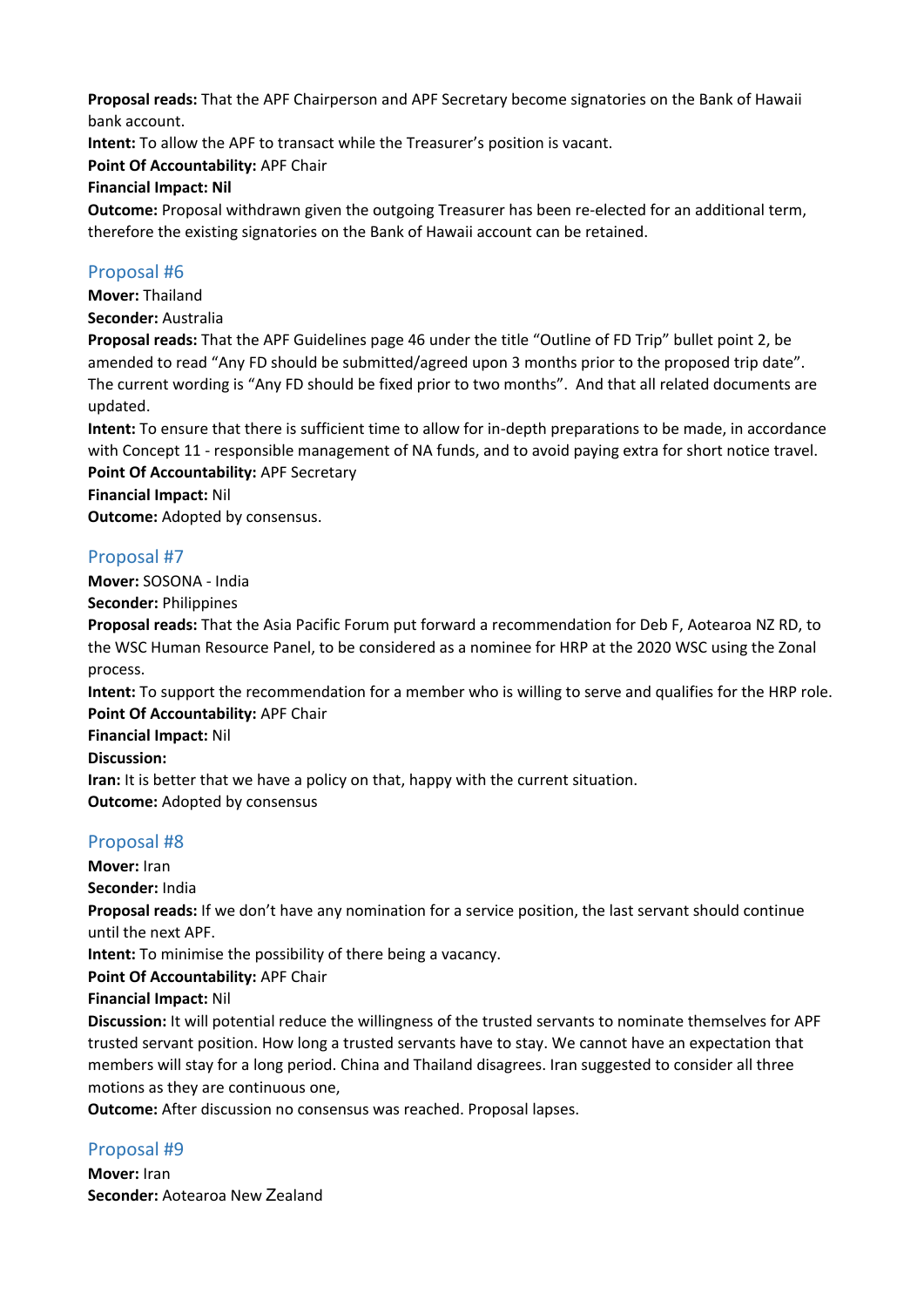**Proposal reads:** If after the deadline for receiving resumes has passed, the APF admin have no nominee for a service position, admin must notify the APF body, and will continue to seek resumes for one further month.

**Intent:** To improve the election process

**Point Of Accountability:** APF Chair

**Financial Impact:** Nil

**Discussion:** Thailand proposed to amend the proposal to extend the resumes deadline to 3 months. This proposed amendment was not supported.

**Outcome:** Adopted by consensus.

### Proposal #10

**Mover:** Iran **Seconder:** Hawaii **Proposal reads:** If the last trusted servant couldn't continue his or her service or there is any vacant service position, one of the admin committee should do that service. **Intent:** To formalize what will happen during a time of a service position vacancy. **Point Of Accountability:** APF Chair **Financial Impact:** Nil

**Outcome:** After discussion no consensus was reached. Proposal lapses.

### Proposal #11

**Mover:** No mover

### **Seconder:**

**Proposal reads:** That the process for requesting a zonal recommendation from APF to the World Service Conference as put forward by the Australia AD be adopted for the 2019 APF cycle only. **Outcome:** Proposal lapses for lack of mover.

### Proposal #12

**Mover:** Australia

**Seconder:** Aotearoa New Zealand

**Proposal reads:** The APF body authorises the APF Admin, Trusted Servants and Money Matters Workgroup to pursue Option 2 "Make a formal application to register APF as an International Charity in NZ". During the process, no step will be taken that will put at risk any existing arrangement with any banking facility currently in place with APF.

The APF additionally authorises Admin to decide to pursue Option 1 "Make a formal request to Australian FSO for assistance" at any time, taking into account that no step will be taken to put any other arrangement at risk.

**Intent:** Continue the APF work to progress improved banking options.

**Point Of Accountability:** APF Admin

**Financial Impact:** Up to USD 100 for any application of filing fees **Outcome:** Adopted by consensus.

### Proposal #13

**Moved by:** Australia

**Seconded by:** Aotearoa New Zealand

**Proposal reads:** The APF body agrees to follow a formal processes required, to meet the requirements of completing Option 1 or Option 2 in the previous proposal, between the 2019 and 2020 APF meetings conducted by email.

Note: These documents will need to be signed for the bank.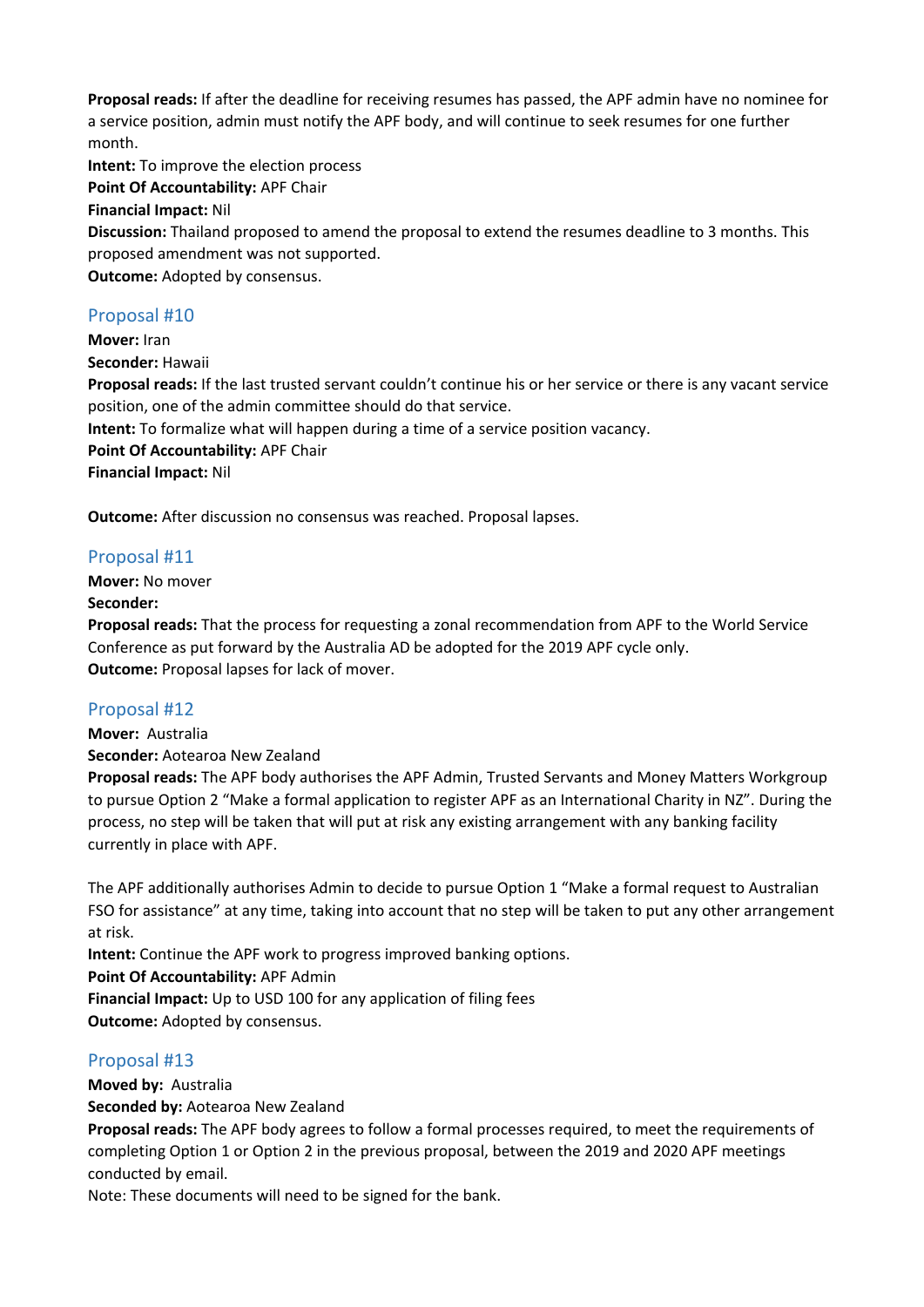**Intent:** Continue the APF work to progress improved banking options. **Point Of Accountability:** APF Admin **Financial Impact:** NIL **Outcome:** Adopted by consensus.

## Zonal Delegate Proposals at APF 2019 Meeting

### Proposal #14:

**Mover:** Aotearoa NZ

**Seconder:** Hawaii

**Proposal reads:** That APF send a Zonal Delegate to the World Service Conferences to represent the WSC unseated regions or communities of APF.

**Intent:** To provide representation at the World Service Conference for the WSC unseated NA communities of APF.

**Financial Impact:** None **Outcome:** Adopted by consensus.

### Proposal #15:

**Mover:** Thailand

**Seconder:** Aotearoa NZ

**Proposal reads:** That the APF Zonal Delegate and Alternate Zonal Delegate (In case of Alternate Delegate attending WSC) have the following Criteria for the Service Position:

- Minimum 07 years' clean time
- Recent APF and Regional/Community service experience
- Proficient in English
- Proficiency in using Email and Internet
- Have the eligibility to obtain a USA visa
- Only trusted servants from Unseated communities of APF can be a nominee for the Zonal Delegate or Alternate Delegate

**Intent:** To have Criteria for the Service Position for the APF Zonal Delegate and Alternate Zonal Delegate.

### **Financial Impact:** None

Consensus: Adopted by consensus.

### Proposal #16:

### **Moved by:** Aotearoa NZ

### **Seconded by:** India

**Proposal reads:** That the APF Zonal Delegate and Alternate Zonal Delegate (In case of Alternate Delegate attending WSC) have the following roles and responsibilities:

- Full and active participation in all WSC Sessions
- Accountability to APF through written reports
- The Zonal Delegate must attend the annual APF Meeting
- Provide the voice/conscience of all unseated APF communities at the WSC
- Training and mentoring the next Zonal Delegate
- Contact details of the Delegate to be made available to all communities
- Represent the Zonal Forum

**Intent:** To have roles and responsibilities for the APF Delegates and Alternate Delegate Financial Impact: Addressed in the Proposal # 06 under Zonal Delegate Section Consensus: Adopted by consensus.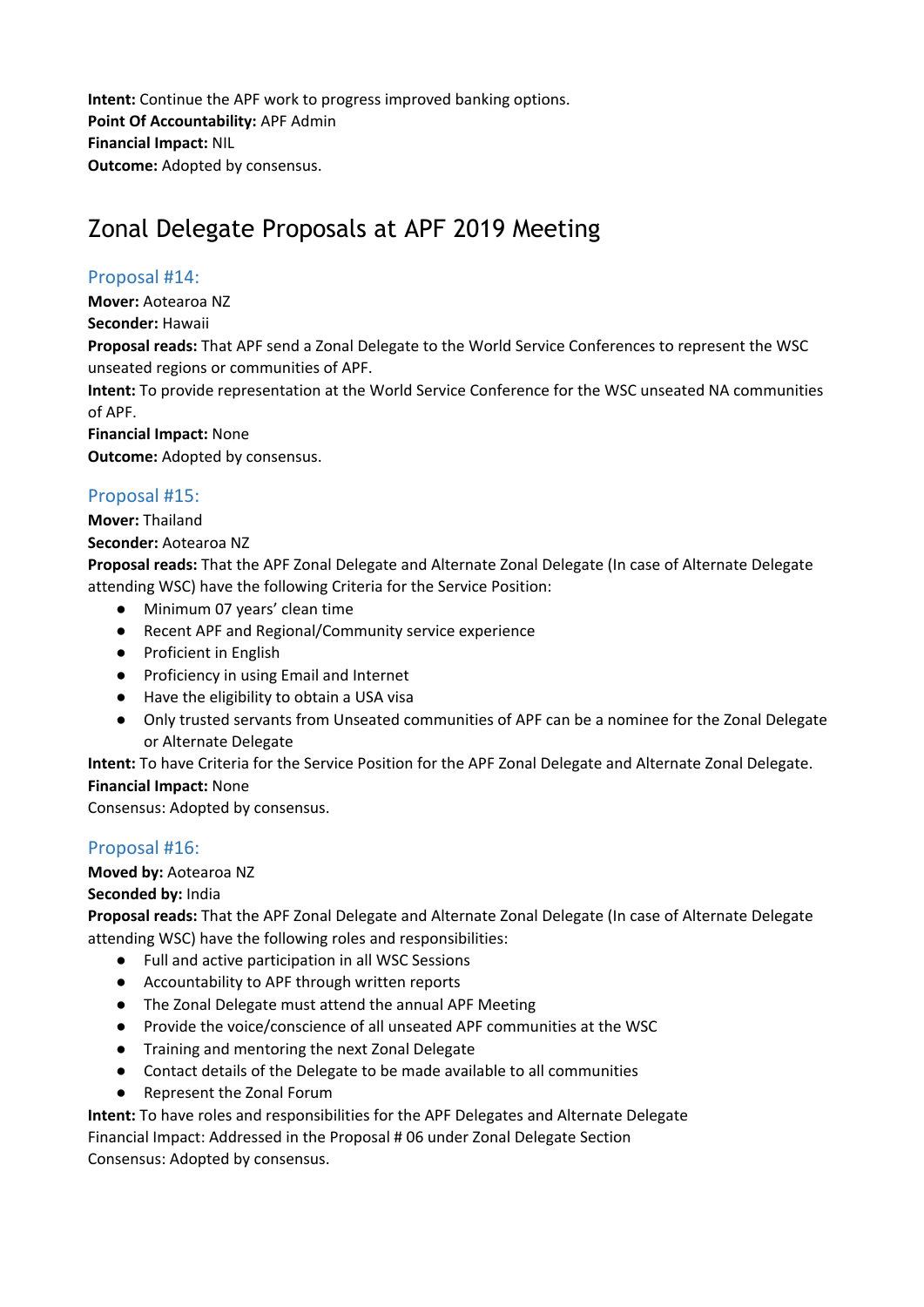### Proposal #17:

#### **Mover:** Kuwait

#### **Seconder:** Aotearoa NZ

**Proposal reads:** That a Zonal Delegate and an Alternate Zonal Delegate be elected via the following process:

1) For the next Zonal Delegate (2019-2021) and Alternate Zonal Delegate it would follow the following one off online election process:

- Service resumes can be sent to the APF Admin Committee within 30 days of the completion of the 2019 APF Meeting.
- The Admin Committee will review the resumes to ensure the nominee meets the criteria for the position.
- Resumes will be sent to communities through RDs from active APF Communities.
- Communities vote must be sent to the APF Admin Committee within a further 60 days through email.
- The APF Admin Committee will announce the election results.

2) Continue with regular election process [as per the APF Guidelines Appendix B: "APF Election Guidelines"] for subsequent Zonal Delegate and Alternate Zonal Delegate elections

**Intent:** To have election process for the APF Zonal Delegate and Alternate Delegate which covers the present situation and future situations.

### **Financial Impact:** None

Consensus: Adopted by consensus.

### Proposal #18:

### **Mover:** Indonesia

### **Seconder:** China

**Proposal reads:** That the APF Zonal Delegate and Alternate Zonal Delegate will have the following suggested prioritized ways and responsibilities for the process of obtaining the consciences of the APF unseated communities:

### **HIGH PRIORITY**

Utilise Virtual Meetings (46)

- Have a webinar for delegates to work through the CAR motions and CAT
- Provide training sessions to enable delegates to conduct CAT/CAR workshops in their own communities
- Schedule time at the APF meeting (40)
- ZD/ZDA finalise conscience and direction at the APF prior to WSC
- Conduct CAT/CAR workshops at the APF
- Prioritise time on the 4-day agenda to discuss the WSC issues

### **MEDIUM PRIORITY**

Responsibility of carrying the Conscience (23)

- Communities will be responsible for development methods to obtain conscience
- RD/RDA's will be responsible for carrying the Conscience to the APF/ZD however that looks (at APF or via virtual methods)

Communication between communities and Zonal Delegate (20)

- After the CAR is released, ensure communities can contact ZD/ZDA to clarify any questions
- Have some Seated Regional Delegates assist the ZD team during this time

### **LOWER PRIORITY**

- Local workshops (8)
- Online community tally for CAR motions on website (5)
- Groups communicated directly with ZD (5)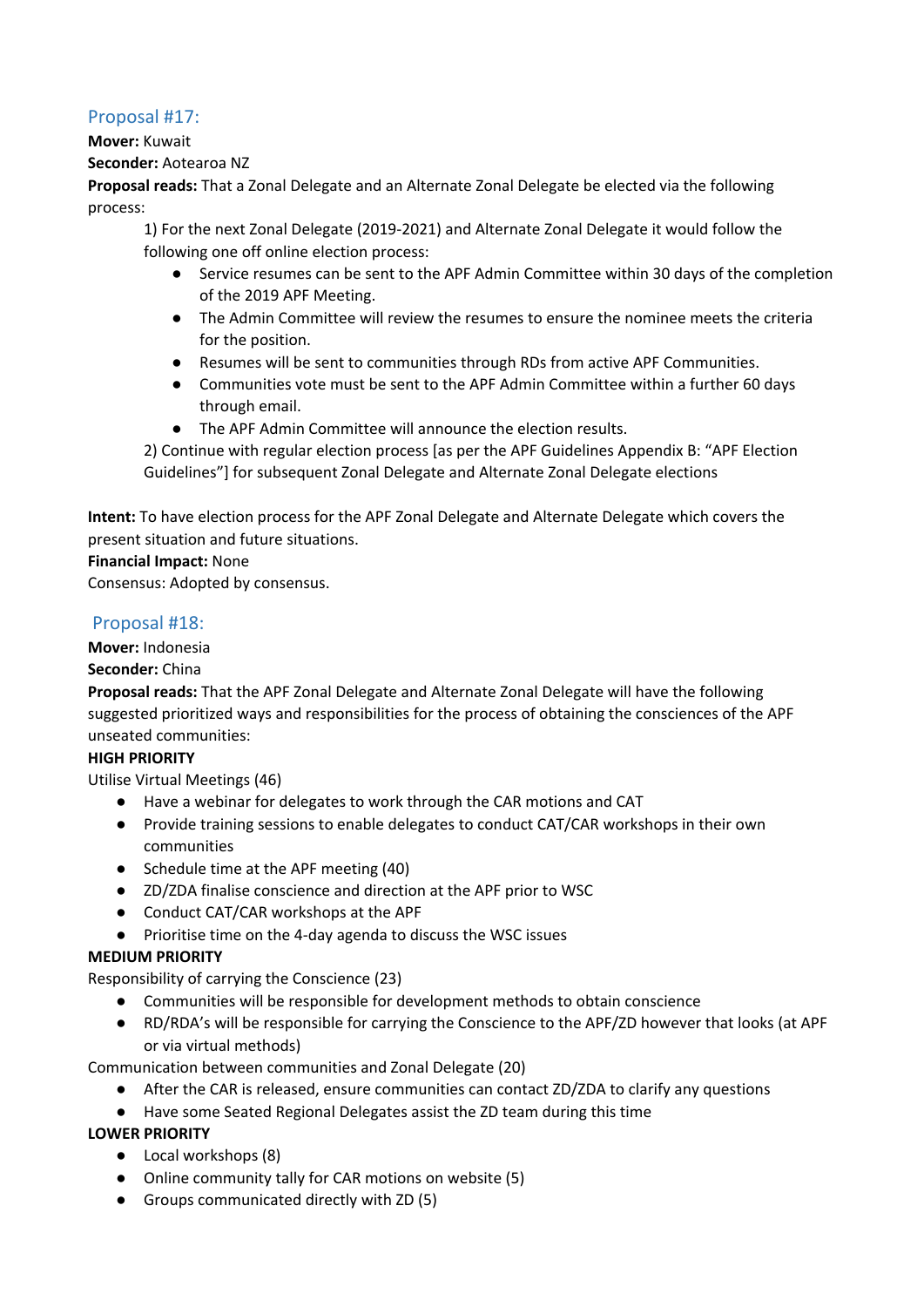- Create a timeline for the process of delivering CAT/CAR and obtaining conscience with specific dates (4)
- Secretary to email delegates with information including CAT/CAR links, CAR Power-points and videos (2)
- Pro-actively reach out to Unseated Communities
- ZD needs contact list for Unseated Communities

**Intent:** Enable APF Zonal Delegate to have delegate's prioritized ways for obtaining the conscience of the unseated communities.

**Financial Implication:** The expenses of Zoom account for virtual meetings will be USD 180 per year. If an additional day included with the APF meeting for this purpose, the accommodation and food costs will be increased for one day for the unseated communities. At this point of time it is not possible to determine the detailed cost.

Consensus: Adopted by consensus.

### Proposal #19:

Proposal reads: That the APF Zonal Delegate be a funded position to attend the yearly APF meeting **Mover:** Aotearoa NZ

**Seconder:** Australia

**Intent:** Enable APF Zonal Delegate to travel to the APF meeting for obtaining the conscience of the unseated communities.

**Financial Implication:** It will vary depending on the country of residence of the Zonal Delegate Consensus: Adopted by consensus.

### WSC Zonal Meeting

**Eric:** Following up on an earlier discussion with Roger after the deadline for New Business Proposals on the 3<sup>rd</sup> day, regarding a proposal clarifying the process for chairing the APF meeting that takes place at the WSC. A Proposal had been discussed with another delegate this week but did not then get put forward.

The trusted servants will follow up on this to clarify how this will be taken care of.

The APF Guidelines currently includes the following:

*Chairing the APF Meeting at the World Service Conference*

*a) Given that the APF Chairperson would not normally attend WSC and therefore the WSC Zonal Meeting, another APF Regional Delegate or the Zonal Delegate may be chosen by those present to perform the role.*

## Any Other Parked Discussions

As previous discussions have taken longer than anticipated, there was no time left for any further discussions.

### Thanks

Thanks to the Indonesia committee for their logistical support hosting the APF meeting in Bali.

Acknowledgement of Carrie and Mohit for their service as their terms are now completed.

Thanks to Tali for contributing for so long with our Bank accounts.